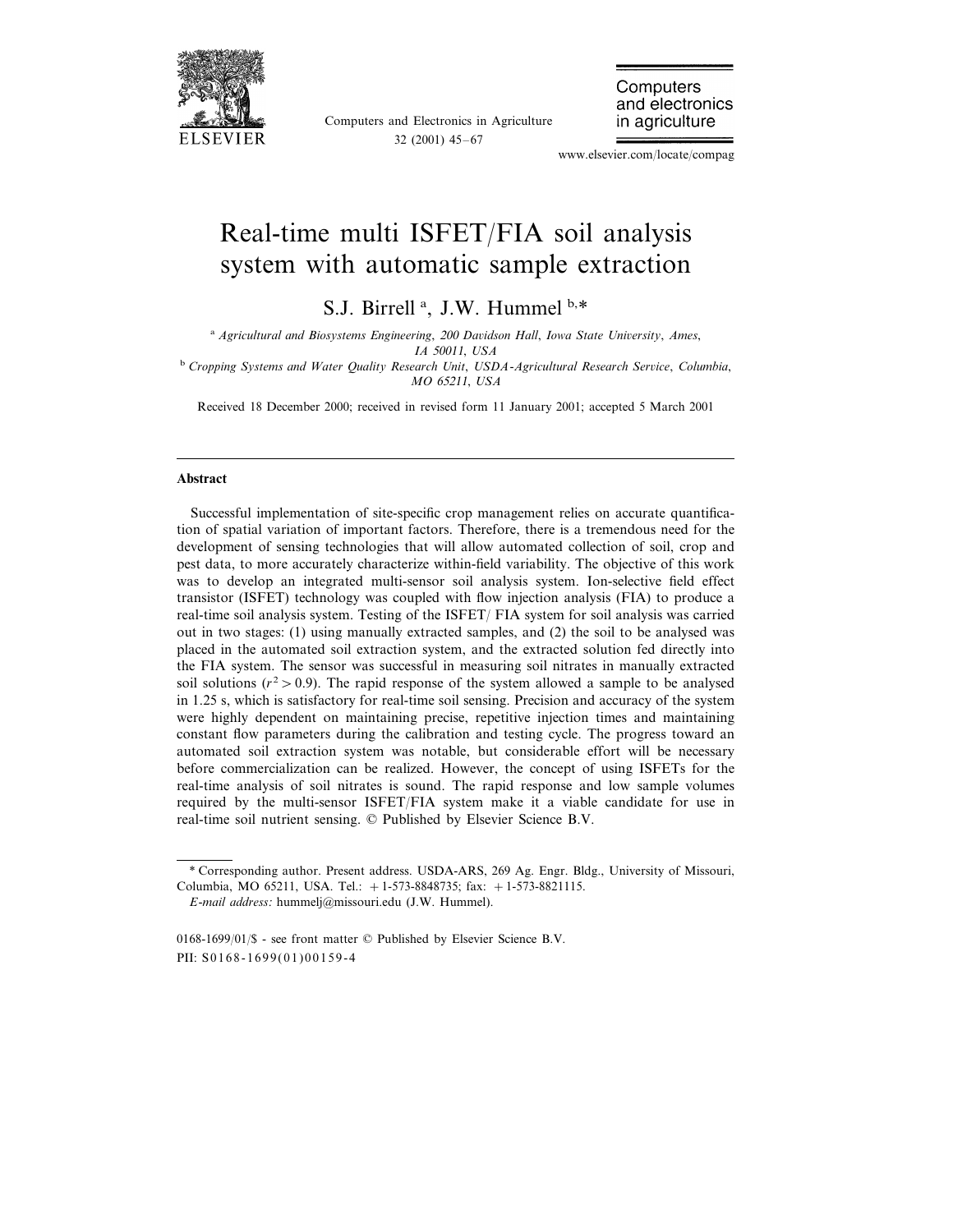*Keywords*: Soil Sensor; Nitrates; ISFETs; Flow injection analysis

## **1. Introduction**

Site-specific management (SSM) is a management strategy which addresses within-field variability by optimizing inputs such as pesticides and fertilizers on a point-by-point basis within a field rather than applying them according to the field average. The full benefit of SSM will only be realized if the spatial variation of important production factors across the field is accurately determined. Accurate estimation of spatial variation will require the development of sensing technologies that will allow automated collection of soil, crop, and pest information, since data collection is required on a finer spatial resolution than is economically feasible with manual and/or laboratory methods. Real-time sensors can provide a sampling intensity several orders of magnitude greater than traditional methods, resulting in significant reductions in sampling errors.

Ion-selective field effect transistors (ISFETs) have inherent features such as small dimensions, low output impedance, high signal-to-noise ratio, low sample volume, and the potential for mass production, all of which are required for a real-time soil sensor. However, ISFETs have the disadvantages of greater longterm drift and hysteresis than ion-selective electrodes (ISEs). Although these disadvantages are potential problems in static measurements, the use of a dynamic measurement system such as flow injection analysis (FIA) minimizes or eliminates their effect. In fact, FIA and ISFETs are complementary since the small sample volume and rapid response of ISFETs allow the miniaturization of the FIA system, dramatically decreasing the sample dispersion and thereby increasing both sample resolution and sample frequency (Bergveld, 1991). This study involved the production and testing of nitrate ISFETs and the development of an FIA system using ISFETs as detectors. The ability to use a small sample volume and sense multiple species makes ISFET and FIA use an attractive technique for the development of a real-time soil nutrient sensing system.

Ruzicka and Hansen (1975) reported on the development of the FIA system, which is based on the injection of a sample slug into a carrier stream. An excellent overview of the principles and practice of FIA is provided by two Analytica Chimica Acta monographs (Ruzicka and Hansen, 1978, 1988). Much of the work on FIA involved the analysis of agricultural samples using several different sensing technologies including: spectrophotometric methods (Stewart and Ruzicka, 1976; Stewart et al., 1976; Hansen et al., 1977b; Anderson, 1979), atomic absorption and flame emission spectrometry (Reis et al., 1979; Zagatto et al., 1979a,b) and ion-selective electrodes (Hansen et al., 1977a; Ruzicka et al., 1977; Slanina et al., 1978, 1979, 1980; Alegret et al., 1984; Cardwell et al., 1988; Alegret et al., 1989).

A dramatic change in the miniaturization of ion-selective membrane technol-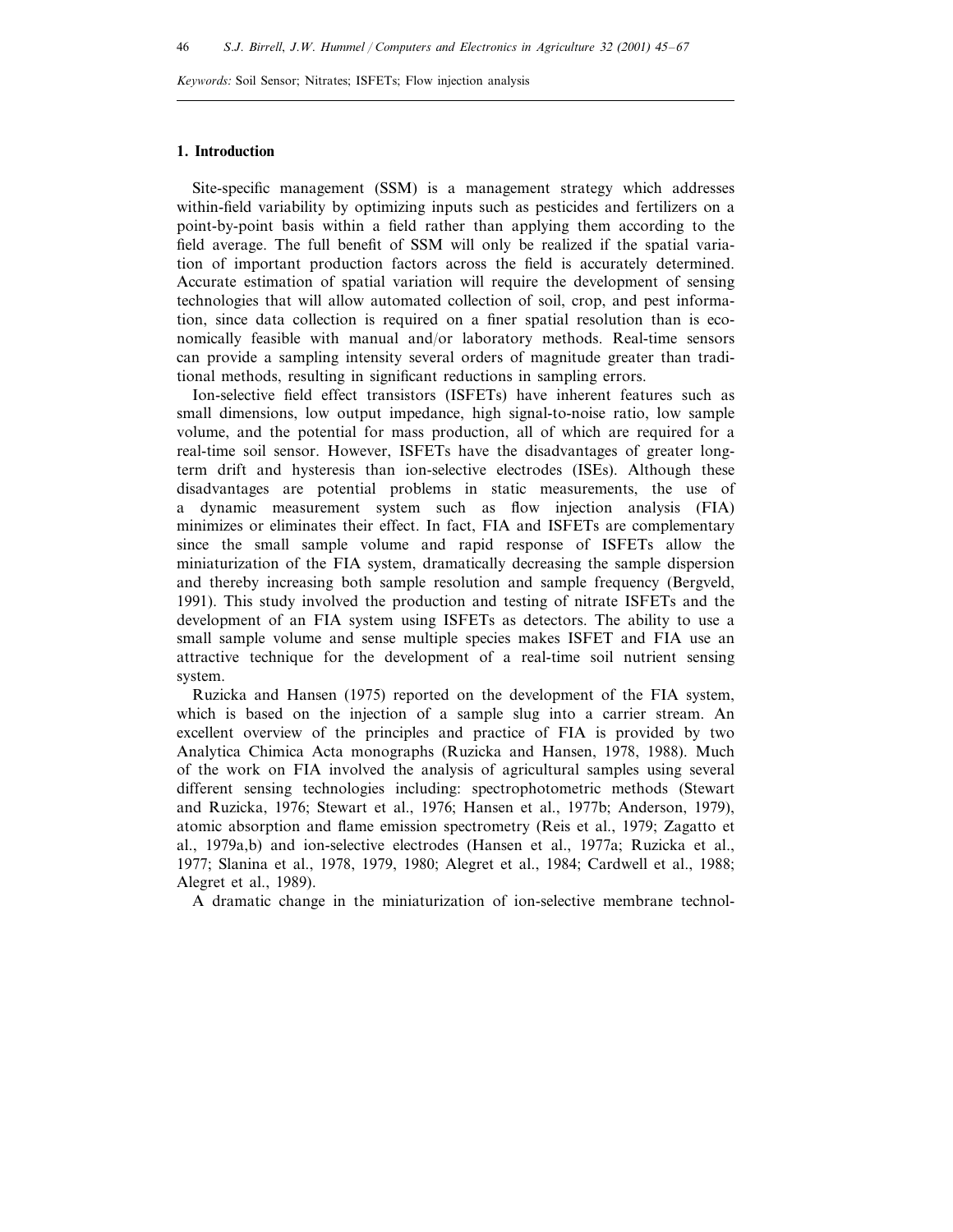ogy occurred when Bergveld reported on ion-sensitive field effect transistors (Bergveld, 1970, 1972). The theoretical chemical response of an ISFET is the same as that of an ion-selective electrode except that an ISFET does not have an internal solution, and the membrane is directly on the solid surface of the field effect transistor. Subsequent research was reported on the development of ISFETs to measure different ionic species including calcium, potassium, sodium, and ammonium ions (Matsuo and Wise, 1974; Moss et al., 1975; Janata and Moss, 1976; Moss et al., 1978; McBride et al., 1978; Ramsing et al., 1980; Oesch et al., 1981). Soon other researchers were developing multiple sensor modules with integrated signal conditioning to buffer and amplify the signal, including in some cases, automatic temperature compensation (Sibbald et al., 1984; Brown et al., 1985; Fung and Fu, 1985; Lauks et al., 1985). The long-term drift and hysteresis characteristics of ISFETs are significantly inferior to those of ion-selective electrodes (Janata and Huber, 1979; Cattrall and Hamilton, 1984; Miyahara and Simon, 1991). However, use of dynamic measurement systems alleviates the problems associated with long-term drift of ISFETs. Miniaturization of the FIA system, which is possible with ISFETs, has the potential to decrease dispersion which improves the detection limit, and to increase sample frequency (van der Schoot and Bergveld, 1985; Covington and Whalley, 1986; Alegret et al., 1989; Chandler et al., 1990). Haemmerli et al. (1982) used an FIA system to measure the chemical response time of ISFETs, and their system had a total response time of less than 500 ms. Significant advantages, as compared to ISEs, result from the use of ISFETs in FIA systems due to their ability to measure ion fluxes occurring within milliseconds, multiple ion sensor capability and improved signal-to-noise ratio with integral signal conditioning (Bergveld, 1991). Tsukada et al. (1989) reported on the development of long-life multi-ISFETs that might be appropriate for measurement of soil nitrate. Each multi-ISFET chip,  $5 \times 5$ mm in dimension, included four independent ISFET sensors. These chips were used by Birrell and Hummel (2000) to show that the selectivity and sensitivity of the ion-selective nitrate membranes were within acceptable limits for soil nitrate analysis over the range of soil nitrate concentrations where varying levels of nitrogen fertilizer might be applied for maize production.

The overall objective of this research was to investigate the use of multi-IS-FET sensors in a flow injection analysis system for real-time analysis of soil extracts and to investigate the potential for developing a real-time automated soil extraction system. Results are presented on the effect of different calibration solution ranges and chloride ion interferences on the nitrate prediction capability of a multi-ISFET/FIA system and the potential of using the multi-ISFET sensors for multi-component analysis. An evaluation of the capability of the multi-ISFET/FIA system to predict the nitrate concentration of manually extracted samples representing a range of Illinois soil types is presented and discussed. A prototype automatic sample extraction apparatus is also discussed, but will require further research and development before accurate on-the-go soil nitrate analysis can be realized.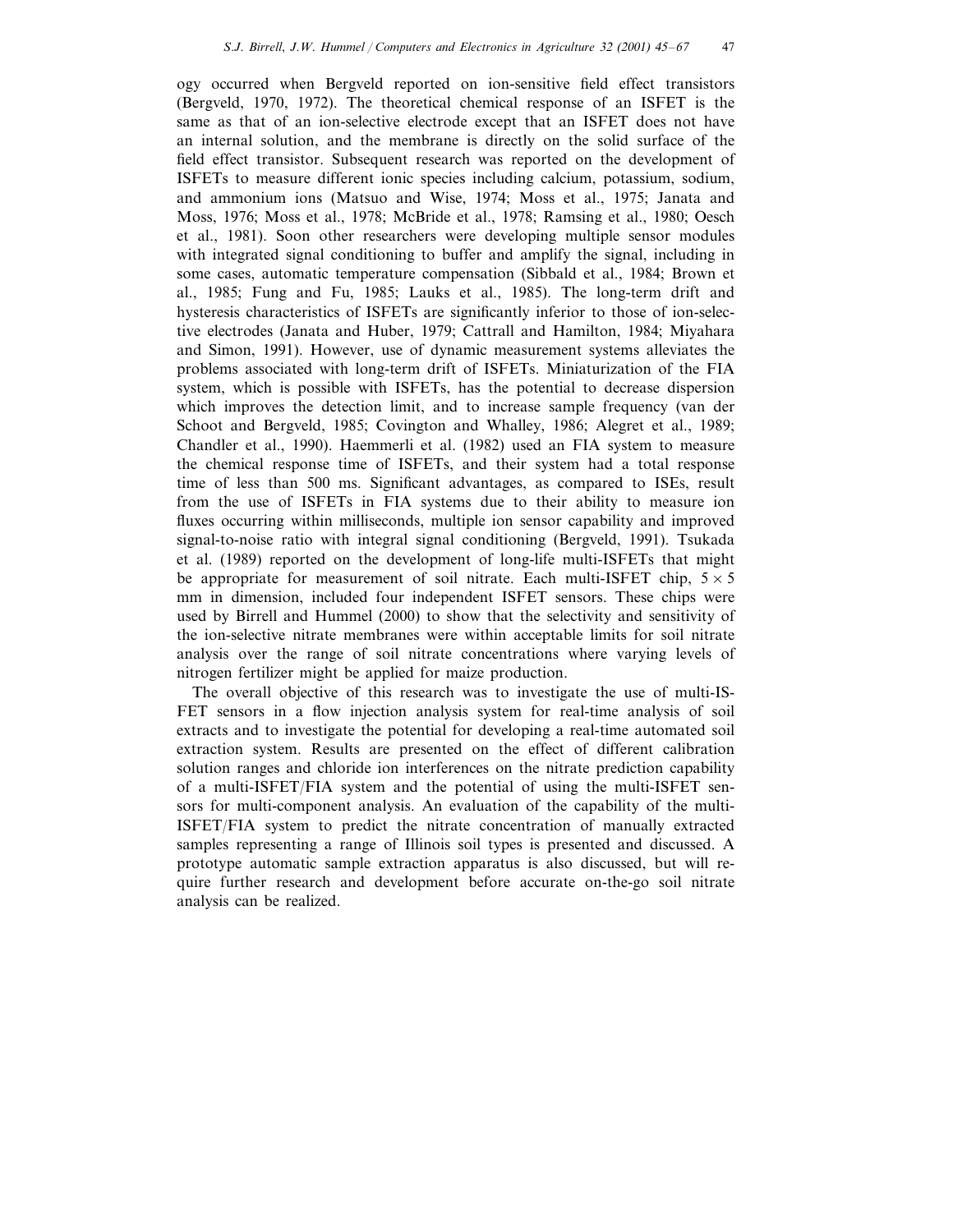## **2. Equipment**

#### <sup>2</sup>.1. *ISFETs*

The ISFET chips, which were obtained from Hitachi, Japan, had been bonded to the ceramic carrier and the polyamide layer already applied, with a sensor well  $(250 \times 700 \mu m)$  over the gate area of each of the four ISFETs, and were ready for membrane application (Tsukada et al., 1989). A thin layer of an epoxy resin was carefully applied over the thin bonding wire and the bonding pads to protect the bonding wires. After the epoxy had cured, ion-selective nitrate membranes were applied on each ISFET sensor and the flow cell was attached to the ISFET chip, exposing the ISFET gate areas to the solution (Birrell and Hummel, 2000).

The ISFET chip's integrated circuits, as designed by Hitachi engineers, consisted of four ISFET sensors operating with constant drain current, source follower circuits, buffer amplifier circuits, analog switches, and a decoder to multiplex the outputs (Fig. 1). The outputs of the four ISFETs were multiplexed to permit sequential access to the four output signals on a single conductor. The multiplex connections were made after impedance conversion to avoid switching delay during multiplexing from one ISFET signal to another ISFET signal (Tsukada et al., 1989). The non multiplexed, amplified ISFET's outputs were available and used in this study instead of the multiplexed output, so that the output of all four ISFETs could be monitored simultaneously.

Since the source-follower circuits maintained a constant drain current through the FET, the output of the buffer amplifier followed the gate potential of the FET, which is the sum of the potential of the sample solution, the junction potentials, and the ion-selective membrane potential. If the total potential was below a certain threshold voltage, the buffer amplifier remained in negative saturation (ground potential); when this threshold potential was exceeded, the amplifier output had a linear response until the output was forced into positive saturation. During this



Fig. 1. Circuit diagram of the integrated multi-ISFET chip.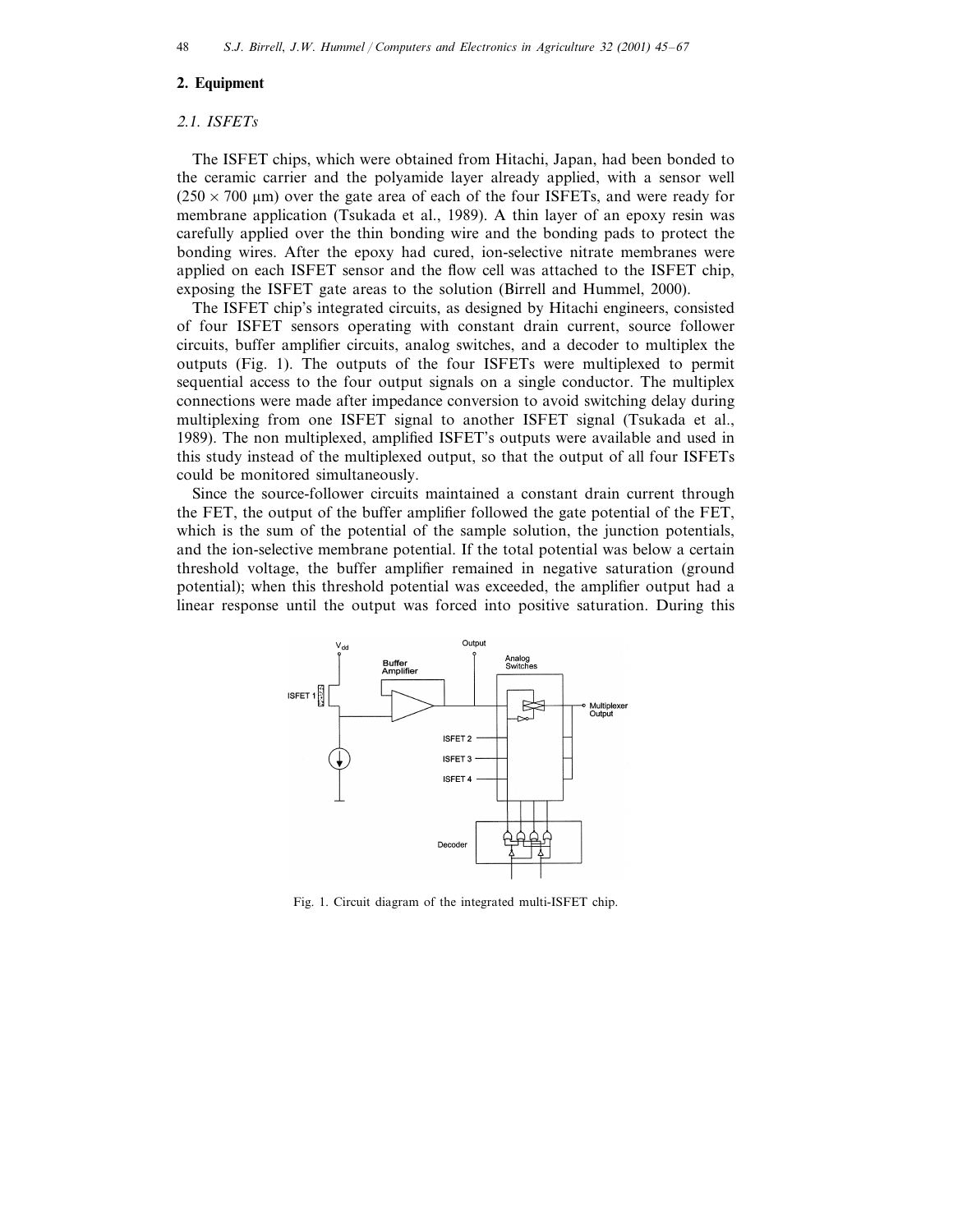

Fig. 2. Schematic of flow injection analysis system and ISFET flow cell.

study, a pseudo reference was used to adjust the potential of the sample solution to maintain the amplifier within the linear response region. Although theoretical gains of the amplifiers were designed to be one, the actual gains of individual ISFETs were lower, and most exhibited a gain between 0.6 and 0.7 (Birrell and Hummel, 2000).

#### <sup>2</sup>.2. *FIA*

FIA is based on the injection of a liquid sample into a moving non-segmented, continuous carrier stream of a suitable liquid (Ruzicka and Hansen, 1978). The injected sample forms a zone in the carrier stream, which is then transported to a detector whose output continuously changes due to the passage of the sample through the flow cell. FIA is founded on a combination of three principles: (1) precise sample injection, (2) reproducible timing, and (3) controlled dispersion of the injected sample zone (Ruzicka and Hansen, 1978). The resolution and cycle time of an FIA system depend on the degree that the original sample solution is diluted as it travels to the detector and how much time has elapsed between a sample injection and detector readout. The dispersion coefficient *D* has been defined as the ratio of the concentration of the sample *C*<sup>o</sup> before dispersion, to the concentration of the sample *C* after dispersion (Ruzicka and Hansen, 1988). An FIA system for real-time soil nutrient sensing requires high resolution with minimum sample time. When direct detectors such as ISFETs are used, the FIA system should be designed with limited dispersion ( $D \approx 1-2$ ) at detector maximum response, minimum residence time, and the smallest possible injection volume while maintaining adequate peak height and negligible carryover between sample injections.

The FIA system (Fig. 2) consisted of a variable-speed, multi-channel peristaltic pump to propel the carrier and sample solution to the two-position Valco model EF60 injection valve with a Valco Cheminert C1-417-2460 electric actuator controlled using an electronic control circuit to set duty cycle and cycle frequency. During the washout period, the carrier stream was sent through the flow cell while the sample solution was diverted to waste and, during the injection period, the exact opposite occurred. The flow cell consisted of an acrylic spacer attached to the top of the multi-ISFET chip and holder, which directed the flow stream over the ISFET ion-selective membranes, and over the  $40 \times 25 \times 12.5$  mm stainless steel top half of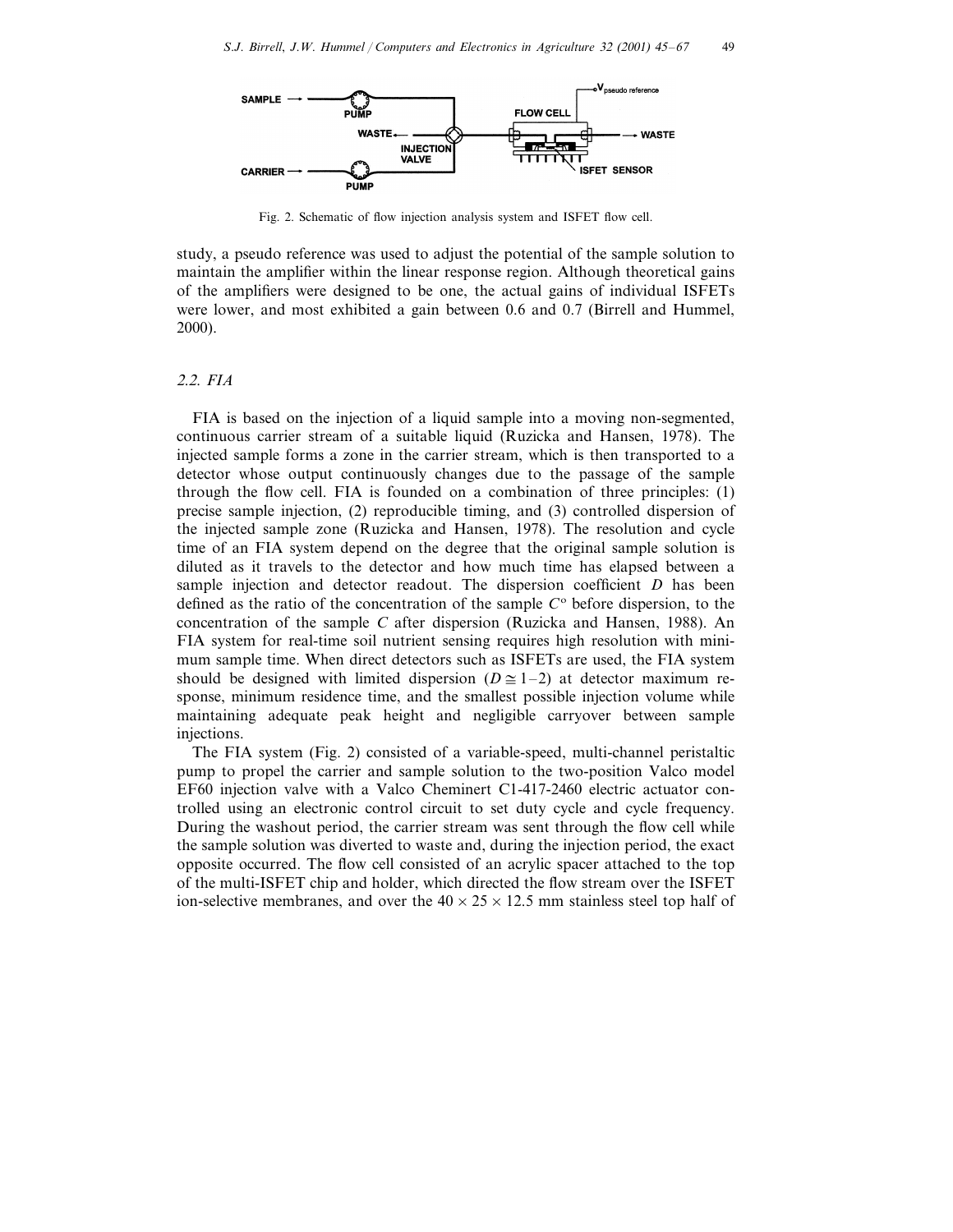the cell, which was machined to match the acrylic spacer while minimizing dead volume. The volume of the flow cell was approximately 0.8 µ. The stainless steel flow cell, which operated as the pseudo reference, was maintained at some potential with respect to ground for two reasons. First, the total potential on the ISFET gate had to be maintained at a certain threshold level so that the ISFET buffer amplifiers were not in a saturated state. Second, any static charges caused by stray voltages and the operation of the peristaltic pump were reduced.

## <sup>2</sup>.3. *Automated soil extraction system*

A prototype automated, soil extraction system was developed for proof of concept testing under laboratory conditions (Fig. 3). The system utilized a slide mechanism and soil plunger to move a 'constant' volume of soil from the soil inlet into one of eight chambers in a rotating extraction cylinder (Birrell, 1995). Sequencing of the slide mechanism and soil plunger was controlled by using analog delay elements and digital logic to operate air valves (Atkomatic, model M28C-115v). The system's extraction cylinder rotated three times/s to move the soil sample from station to station. The sequences of events in the extraction cylinder were: the chamber was filled with soil at the first station, then rotated 45° to the second station where the extracting solution was sprayed into the chamber. After two more 45° increments, the initial chamber charged with soil was positioned above a filter disk with a small collection channel below the filter. The suction of the peristaltic pump transferred the filtered extract from the collection chamber to the FIA injection valve. After the fifth, sixth and seventh increments of the cylinder,



Fig. 3. Modified cross-section of automated extraction system.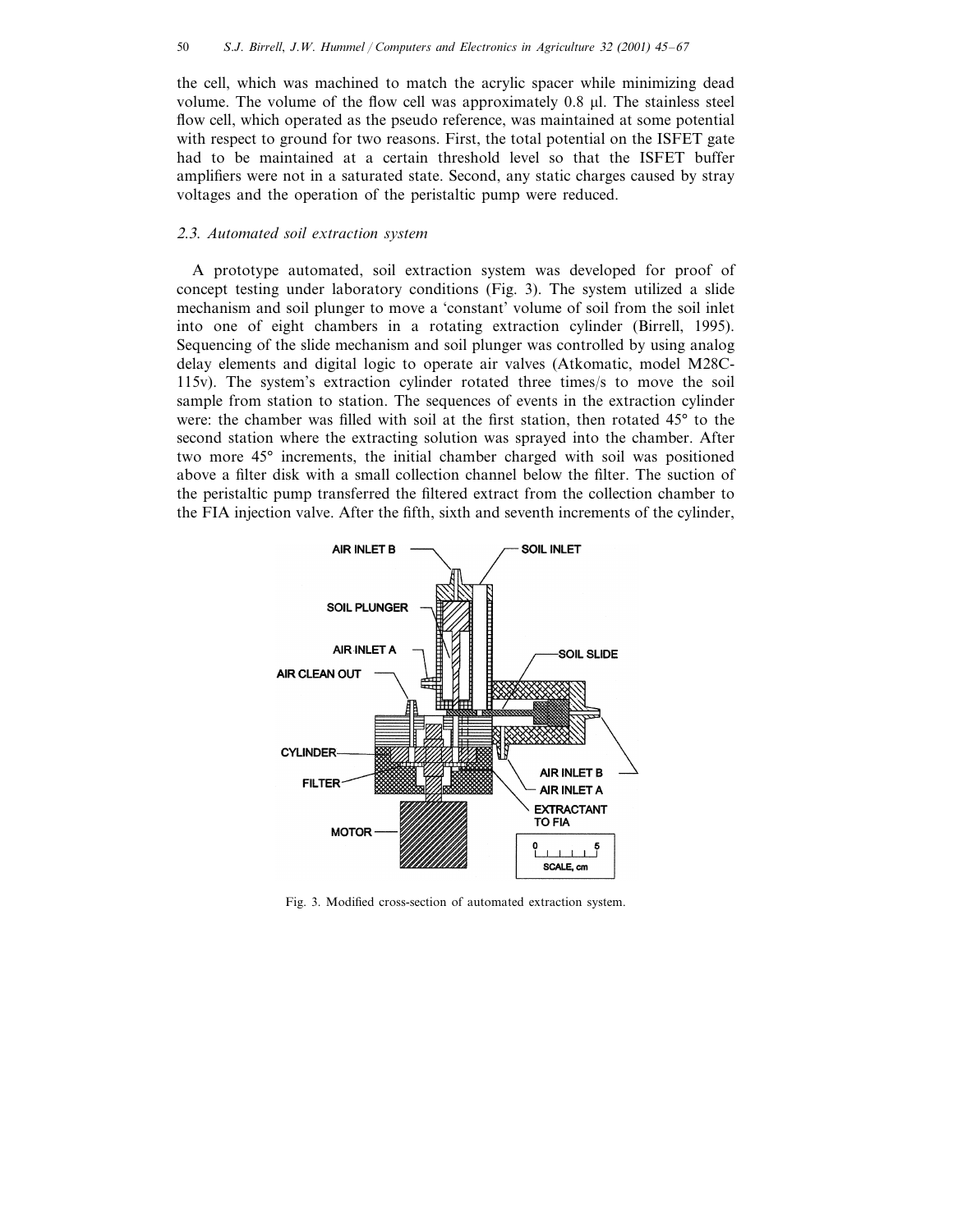the initial chamber was positioned below an air nozzle which forced the soil and liquid out of the chamber into a waste drainage channel below. The sequence of events was automatically controlled by a 486 personal computer using a servo motor controller card (Omnitech, model MC-3000) and permanent magnet DC servomotor (Matsushita, model GMX-6MP013A) with a rotary encoder.

## **3. Methods and procedure**

# 3.1. *Optimization of FIA parameters*

The optimal flow rate, injection time, and washout time were investigated using the ISFET/FIA system to minimize the sampling period while maintaining a reasonable detection limit and without substantial loss of accuracy. The first set of tests provided a preliminary evaluation of the effects of FIA parameters, and the second set of tests was carried out for the parameters that seemed to be optimal.

During the preliminary evaluation, four flow rates (0.06, 0.12, 0.18, and 0.24 ml/s), three washout times  $(2, 1, \text{ and } 0.75 \text{ s})$ , and five injection times  $(2, 1, 0.75, 0.5,$ and 0.25 s) were used in a randomized block design. Due to operational constraints, these tests were blocked for a single combination of washout and injection time, with each combination tested in a random order. The FIA system was tested using five standard solutions, 0.2, 0.14, 0.10, 0.07, and 0.05 mM  $\text{NaNO}_3$  in 0.01 M CuSO4, respectively; spanning the nitrate concentration range which was considered significant when the pre-sidedress nitrate test is used (Blackmer et al., 1989).

The second set of tests used two injection flow rates  $(0.12 \text{ and } 0.17 \text{ m/s})$ , two washout times (0.5 and 0.75 s), and one injection time (0.5 s). The different combinations of washout time, flow rate, and sample solution were then tested in a completely random order within each replication with a total of three replications.

During these tests, the responses of all four ISFETs were collected at 2 kHz, digitally filtered using a 50-point running average of the raw points followed by a fifth-order, low-pass digital Butterworth filter. The local maxima and minima of the smoothed data were obtained using a peak-finding algorithm similar to those used in gas chromatography data processing. For analysis, ten peaks were selected for each test by repeatedly discarding the first and then the last peak until only ten peaks remained. The SAS (GLM) procedure was used to obtain a linear regression of the peak height against the logarithm of the concentration for each combination of flow rate, injection time, and washout time. The slopes of the regressions, and the coefficients of correlation for the tests were then compared.

# 3.2. *System calibration*

The multi-ISFET/FIA system was calibrated before the analysis of manually extracted samples using two sets of standard solutions. The first set, which spanned a larger concentration range consisted of 10.0, 1.0, and 0.1 mM  $\text{NaNO}_3$  in a 0.01  $M$  CuSO<sub>4</sub> solution. The second set spanned a limited concentration range, with fifteen different standard solutions, five consisting only of nitrates (0.20, 0.14, 0.10,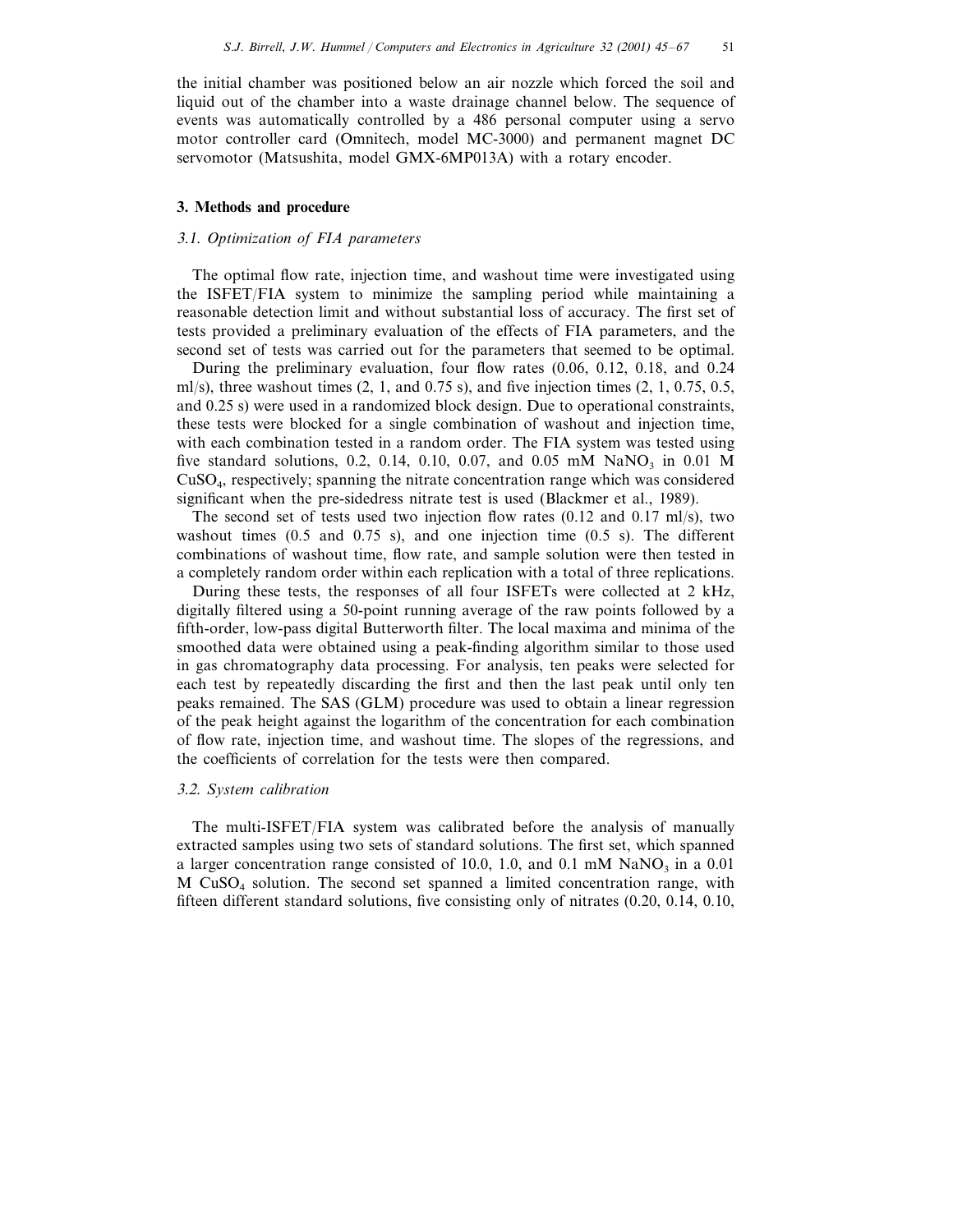0.07, and 0.05 mM NaNO<sub>3</sub> in 0.01 M CuSO<sub>4</sub> solution), five which included 0.1 mM NaCl in addition to the nitrates, and five with 0.2 mM NaCl added.

The peak heights for all four ISFETs were determined for each calibration solution as described previously. The non-linear regression procedure (NLIN) of the statistical program SAS was used to estimate the standard potential  $E_i^{\circ}$ , Nernst slope *S*, and the selectivity factor *K* (Nikolskii, 1937; Eisenman, 1967; Birrell and Hummel, 2000) used in the extended form of the Nernst equation for each ISFET. (The Nernst equation relates the potential across the membrane with the respective activities of the solutions on either side of the membrane. The Nikolskii–Eisenman (extended) form of the Nernst equation includes the effects of any interference ions that may be present in the soil solution.) The parameters were estimated using the following subsets of the original calibration tests: (1) all solutions with nitrate concentrations less than 1.0 mM; (2) all solutions with nitrate concentrations less than 1.0 mM and greater than 0.05 mM; (3) all solutions with nitrate concentrations less than 10.0 mM and greater than 0.05 mM; and (4) all solutions with nitrate concentrations greater than  $0.05$  mM,  $5-8$  (subsets  $1-4$ ), respectively, with solutions containing chlorides excluded. However, for subsets 5–8, the selectivity factor *K* was assumed to be zero, and it was excluded from the nonlinear model.

#### 3.3. *Analysis of manual soil extractions*

Soil extracts from ten different types of soils representing a broad range of Illinois soils were tested in the multi-ISFET/FIA analysis system (Table 1). Since organic matter is a significant source of mineralizable nitrogen, the organic carbon content of the soils was determined using dry combustion of duplicate samples of each soil in an LECO model HF10 induction furnace. The textural classification and textural properties in terms of sand, silt, and clay content were determined in a previous study (Worner, 1989). Two different samples of each of the original soils were tested — an original air-dried sample, and a second sample that was leached, air-dried and stored separately from the original sample. All soils were screened using a 2 mm sieve before testing. The loamy sand and sandy loam soils were not included in the automated extraction tests since the large sand particles jammed the soil metering mechanism, making the automated extraction procedure inoperable.

A manual extract of each soil was obtained by placing 20 ml of soil into an Erlenmeyer flask, adding 200 ml 0.01 M  $CuSO<sub>4</sub>$  extracting solution and shaking by hand for 2 min. The mixture was then filtered through Whatman No. 42 filter paper to obtain the clear soil extract. Sub-samples of the soil extracts were then analysed using a Lachat flow injection system using the cadmium reduction method for comparison with the ISFET predicted extract concentration.

Immediately after the system had been calibrated using the standard solutions, sub-samples of the 20 soil extracts were analysed in a random order using the multi-ISFET/FIA with a 0.75 s washout time and a 2.5 s washout time, with three replications for each set of soil samples. The Nernst slope and standard potential determined during the calibration analysis were used to estimate the nitrate concentration for individual peaks for each soil sample.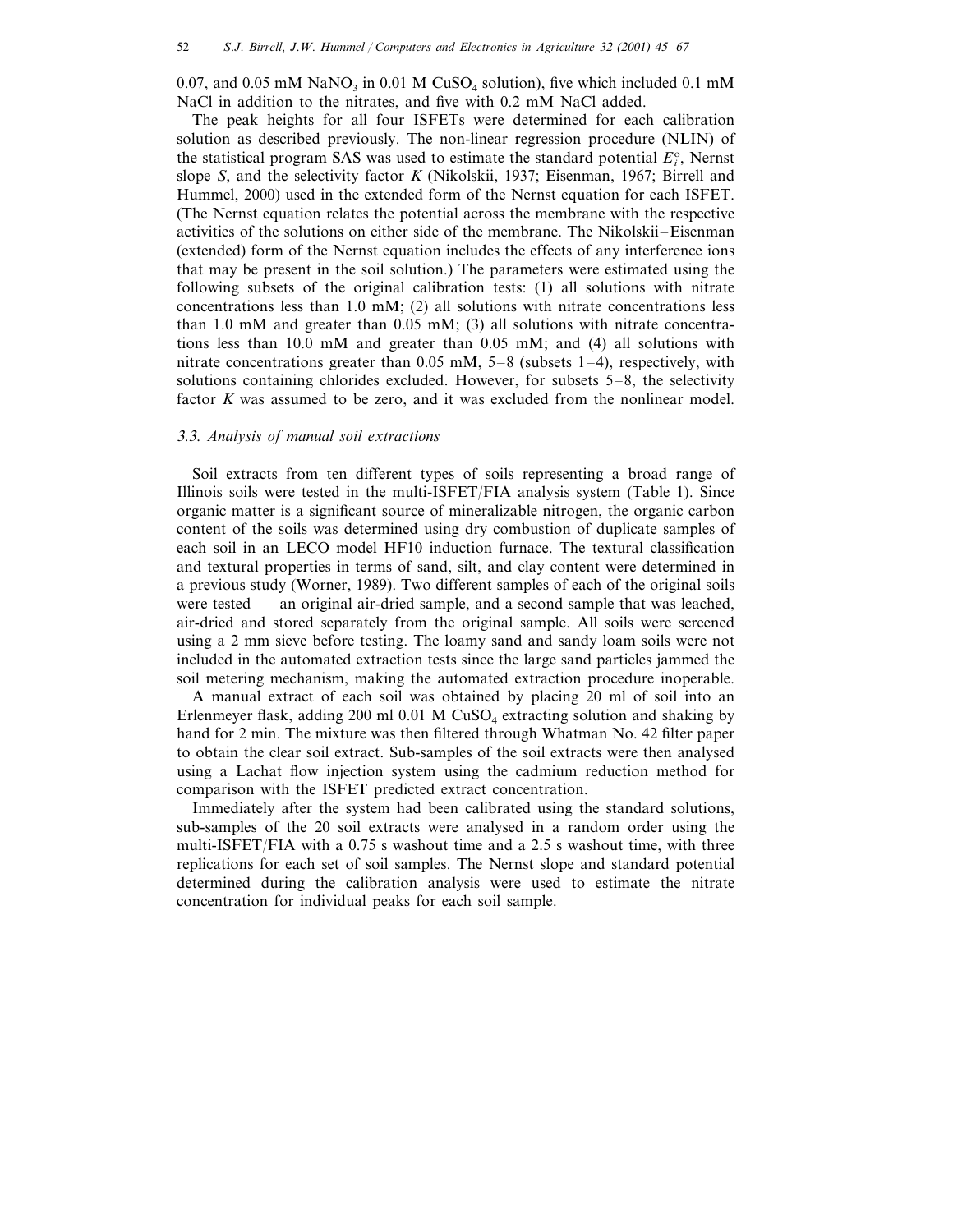| Textural class <sup>a</sup> /soil name | ID             | Organic carbon | Textural properties |             |             |  |  |
|----------------------------------------|----------------|----------------|---------------------|-------------|-------------|--|--|
|                                        |                |                | Sand $(\%)$         | Silt $(\%)$ | Clay $(\%)$ |  |  |
| Loamy sand                             |                |                |                     |             |             |  |  |
| Ade                                    | 1              | 0.34           | 86.5                | 7.3         | 6.2         |  |  |
| Plainfield                             | $\overline{c}$ | 1.24           | 83.7                | 12.7        | 3.6         |  |  |
| Sparta                                 | 3              | 0.46           | 85.4                | 10.4        | 4.2         |  |  |
| Sandy loam                             |                |                |                     |             |             |  |  |
| Carmi                                  | 5              | 1.10           | 67.2                | 21.7        | 11.1        |  |  |
| Clay loam                              |                |                |                     |             |             |  |  |
| Proctor                                | 8              | 2.23           | 25.6                | 47.1        | 27.3        |  |  |
| Silt loam                              |                |                |                     |             |             |  |  |
| Birkbeck                               | 12             | 1.43           | 5.4                 | 77.5        | 17.1        |  |  |
| Saybrook                               | 16             | 2.95           | 12.7                | 62.8        | 24.5        |  |  |
| Catlin                                 | 17             | 2.21           | 5.2                 | 70.6        | 24.2        |  |  |
| Saybrook                               | 18             | 1.83           | 4.8                 | 72.3        | 26.9        |  |  |
| Piopolis                               | 20             | 2.77           | 4.1                 | 68.8        | 27.1        |  |  |
| Silty clay loam                        |                |                |                     |             |             |  |  |
| Drummer                                | 24             | 1.42           | 9.0                 | 63.4        | 27.6        |  |  |
| Drummer                                | 26             | 1.53           | 8.7                 | 61.0        | 30.3        |  |  |
| Flanagan                               | 28             | 1.90           | 6.2                 | 66.4        | 27.4        |  |  |
| Drummer                                | 29             | 2.24           | 12.6                | 55.9        | 31.5        |  |  |

| Table 1                                                                               |  |  |  |  |  |  |
|---------------------------------------------------------------------------------------|--|--|--|--|--|--|
| Organic carbon and textural properties of 14 Illinois surface soils used in the study |  |  |  |  |  |  |

<sup>a</sup> Textural classification and properties from Worner (1989).

The SAS linear regression (REG) procedure was used to determine the regression between the ISFET predicted concentration and the actual concentration for each sensor within each replication. During analysis, any soil extract with an actual nitrate concentration greater than 0.5 mM was excluded since this level was outside the range of the calibration solutions and because approximately 0.2 mM (30  $\mu$ g/g) soil  $N-NO<sub>3</sub>$ ) is an upper limit, beyond which additional nitrogen fertilizer is usually not recommended.

## 3.4. *Soil analysis using automated soil extractions*

Prior to conducting the automatically extracted soil solution tests, the soil delivery system was calibrated. The bottom section and rotating cylinder were removed from the automated soil extraction system. A small beaker was then positioned under the soil plunger. The soil delivery system was operated for ten cycles and the mass of soil collected in the beaker measured. Each soil was tested ten times to estimate the mean and standard deviation of the soil metered by the soil delivery system. The average mass of soil delivered was approximately 0.04 g per cycle, which would be equivalent to  $0.12$  g/s. The measurements showed a reasonable amount of variability within each soil and between different soils.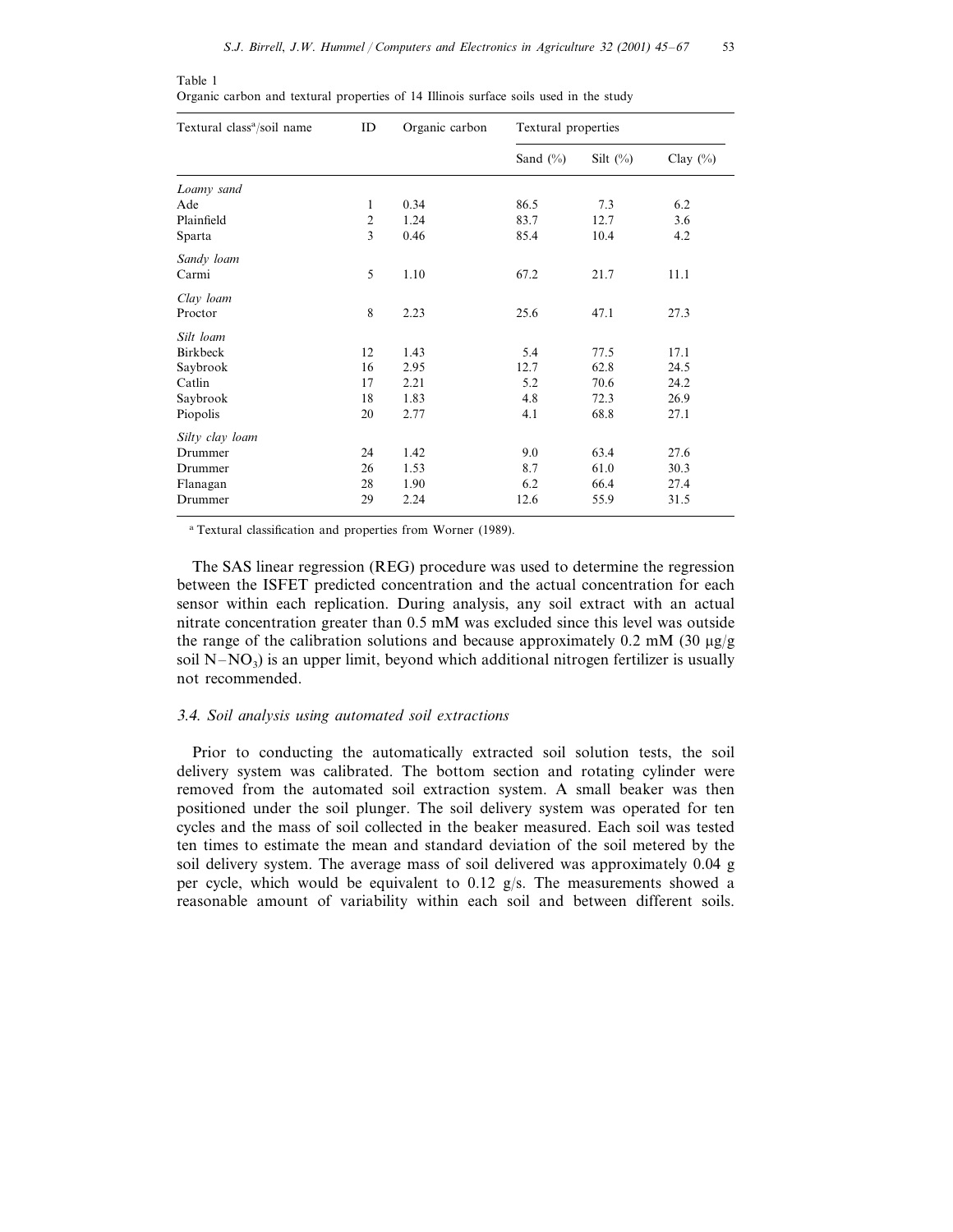Generally, the mass for each test was within 20% of the mean for that particular soil. Assuming a bulk density of 1.4, the amount of extraction solution required  $(1:10$  ratio by volume) would be 1.8 ml/s. The actual flow rate from the peristaltic pump was 1.67 ml/s. Therefore, the theoretical soil to extractant ratio was slightly less than 1:10.

Manual extractions of the soils were obtained as previously described. Sub-samples of the manually extracted solutions were analysed using the Lachat FIA system to determine the actual concentration in the soil extract. Immediately after calibration using the standard solutions, different soils were analysed using the automated extraction system connected to the ISFET/FIA system.

Prior to testing for each soil, the automated extraction system was cleaned, reassembled, and connected to the FIA system. Then the test of the first automatically extracted soil solution was conducted using a 0.75 s washout time followed by a test using a 2.50 s washout time. If the automated soil extraction system malfunctioned during a test, it was disassembled, cleaned, reassembled, and the test was repeated. The whole testing sequence was then repeated for each soil tested.

After the response peak heights were determined for each test, the Nernst slope and standard potential determined by the calibration analysis were used to estimate the soil's nitrate concentration from individual response peaks.

## **4. Results and discussion**

#### <sup>4</sup>.1. *Optimization of FIA parameters*

The optimal flow injection parameters were identical for each ISFET assuming ideal mixing in the ISFET flow cell. In theory, the actual concentration profile associated with ISFET will be different due to geometry and non-ideal mixing in the flow cell. However, the actual effects of the differences on the optimal flow injection parameters were insignificant, and the response of only one ISFET sensor will be discussed.

The responses of the ISFET in the FIA system to changes in injection time (0.25, 0.5, 1.0, and 2.0 s) with a 2.0 s washout time are shown in Fig. 4 for four different flow rates  $(0.06, 0.12, 0.18,$  and  $(0.24 \text{ ml/s})$  for one nitrate standard solution  $(0.2$ mM). The rising edges of the ISFET response curves coincide for all curves at a particular flow rate, as the theory predicts, with the peak height and peak width at the baseline being affected by the injection time. A decrease in injection time increased the dispersion factor which resulted in a lower peak response, provided the injection time was shorter than that required for a dispersion factor of one. The ISFET response curves when the injection time was 0.5 s were different from the other curves in that a higher than expected response maximum peak height was exhibited. Complete washout of the flowcell, as indicated by a zero gradient of the ISFET response prior to injection of the next sample, occurred for all except the lowest flow rate (0.06 ml/s).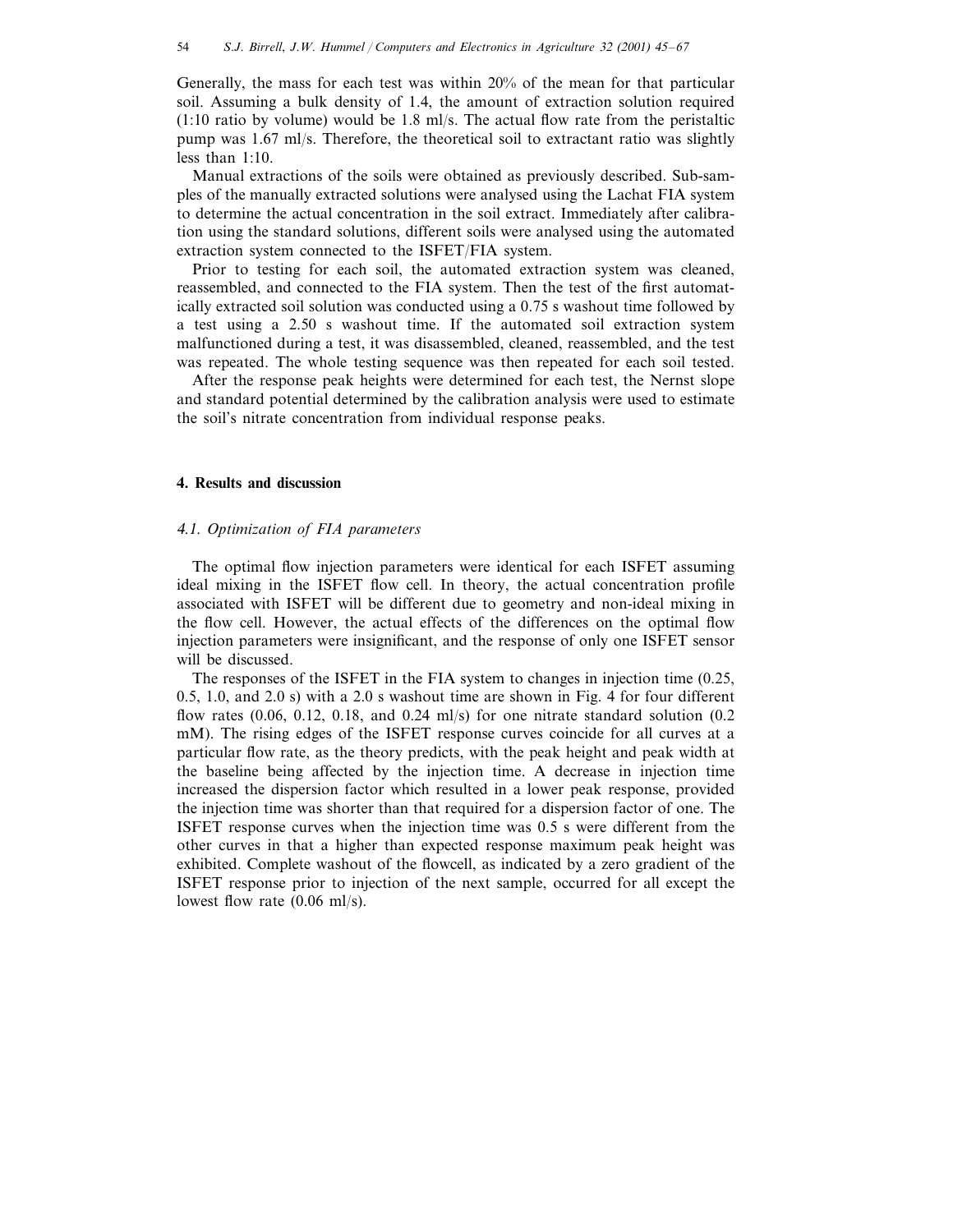At the highest flow rate  $(0.24 \text{ ml/s})$ , the response peak height was not substantially decreased by a decrease in injection time; therefore, the dispersion factor at peak maxima was approximately one, and the concentration of the solution in the detector flowcell at peak maxima was the same as the original sample concentration for all injection times. At the two intermediate flow rates  $(0.12 \text{ and } 0.18 \text{ ml/s})$ , response peak heights for the 0.25 s injection time were lower than for the longer injection times, showing that the maximum dispersion factor was decreasing and less than one under these conditions, although the response peak heights were only reduced by 25% of the maximum. These response curves demonstrate that, even with an injection time of only 0.5 s, the response is satisfactory, provided that the flow rate is high enough for adequate washout of the flowcell. An increase in injection time beyond 0.5 s does not significantly affect the peak height but does increase the peak width at the baseline which increases the minimum washout time required. An increase of flow rate from 0.12 to 0.24 ml/s did not significantly increase the peak height but did decrease the peak width.

Plots of a linear regression of the response peak height against the logarithm of the concentration, with different flow rates  $(0.06, 0.12, 0.18, \text{ and } 0.24 \text{ ml/s})$  and injection times  $(0.25, 0.5, 1.0, \text{ and } 2.0 \text{ s})$  with 2.0 s washout (Fig. 5) show that a 2.0 s washout time is sufficient for complete washout in most cases. At the lowest flow rate (0.06 ml/s), the slopes of the regression lines of peak height versus concentra-



Fig. 4. ISFET response for four injection times (0.25, 0.5, 1.0, and 2.0 s) with a 2.0 s washout time, for four flow rates  $(0.06, 0.12, 0.18, \text{ and } 0.24 \text{ ml/s})$  using 0.2 mM nitrate sample.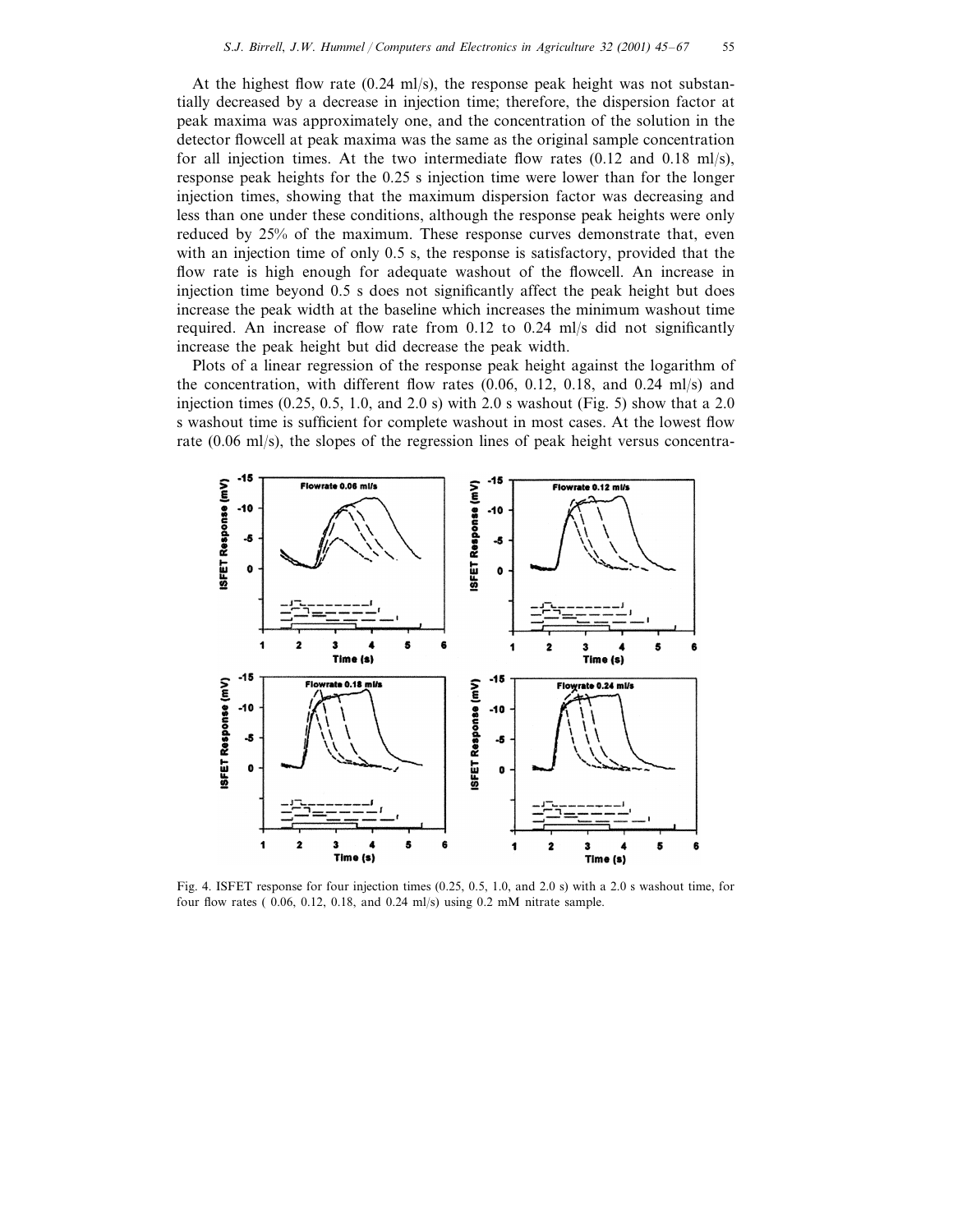

Fig. 5. Signal peak height vs. concentration of nitrate for different flowrates (0.06, 0.12, 0.18, and 0.24 ml/s) and injection times (0.25, 0.5, 1.0, and 2.0 s) with 2.0 <sup>s</sup> washout time.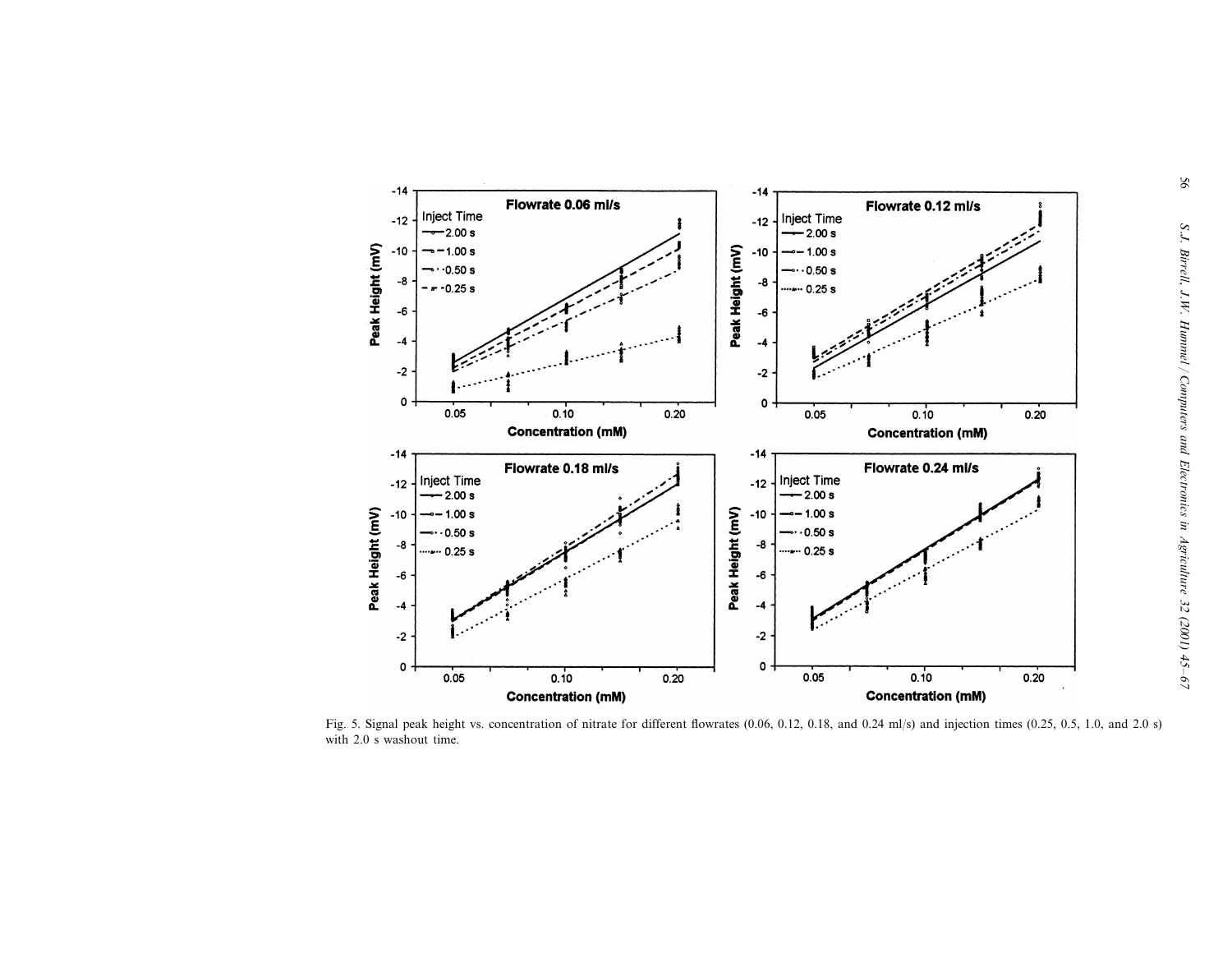tion were significantly different for all injection times, and the dispersion factor was greater than 1 in all cases except the 2.0 s injection time. As the flow rate increased the regression lines for the three longest injection times become increasingly similar and for the highest flow rate, the regression lines for the three longest injection times were identical. The washout time of 2 s was sufficient to ensure complete washout, except possibly at the lowest flow rate. However, even at this flow rate, dilution of the sample slug was the dominant effect and the effects of carryover were not apparent. Results of additional tests with washout times of 1 and 0.75 s (data not shown) differed little from those with 2-s washout times, except for slight increases in the slopes of the regression lines with increasing flow rate and injection volume.

To minimize cycle time, further investigations concentrated on the response of the system at two flow rates  $(0.12 \text{ and } 0.18 \text{ m/s})$ , with 0.75 s and 1.0 s washout times and a 0.5 s injection time. Injection times of less than 0.5 s were not evaluated since the lower limit of the valve actuator cycle time would be approached and a small change in injection time would have caused unreliable operation of the valve, introducing significant errors.

The individual peak heights and the linear regressions of the peak height against the logarithm of the sample solution concentration (Fig. 6) for the different combinations of flow rate and washout times show that the regression lines for replications two and three are very similar, and in one case (flow rate 0.17 ml/s, washout time 1.0 s) cannot be distinguished from each other. However, the regression line for replication one clearly has a different slope and intercept. The reason for this difference is not certain, but the most likely cause is a change in the flow parameters during the test.

The washout time and flow rate did not affect the sensitivity and resolution of the FIA system except when the washout time was 0.75 s and the flow rate was 0.12 ml/s. The decrease in sensitivity was a result of incomplete washout of the previous sample from the detector flowcell before the next sample arrived. Increasing either the flow rate or the washout time alleviated this problem. The overall response of the ISFET/FIA system was determined by the volume of the injected sample and the washout volume between samples. Increasing the volume of sample injection decreased the dispersion factor, while increasing the washout volume decreased the likelihood of carryover between samples. These tests confirmed the results from the preliminary tests that an injection time and washout time of 0.5 and 0.75 s, respectively, were possible, provided that the flow rate was 0.17 ml/s or greater.

## <sup>4</sup>.2. *System calibration*

Nernst slope *S*, standard potential *E*, and selectivity factor *K* were estimated using the SAS non-linear regression (NLIN) procedure (Tables 2 and 3). The mean response peak heights for ISFET 1 were greater than those for ISFETs 2, 3, and 4, particularly for the second set of calibration solutions  $(0.05-0.2 \text{ mM } \text{Na} \text{NQ}_3)$ which spanned the lower concentration range, resulting in a higher sensitivity for ISFET 1. In general, at the lower concentrations, the response peak height for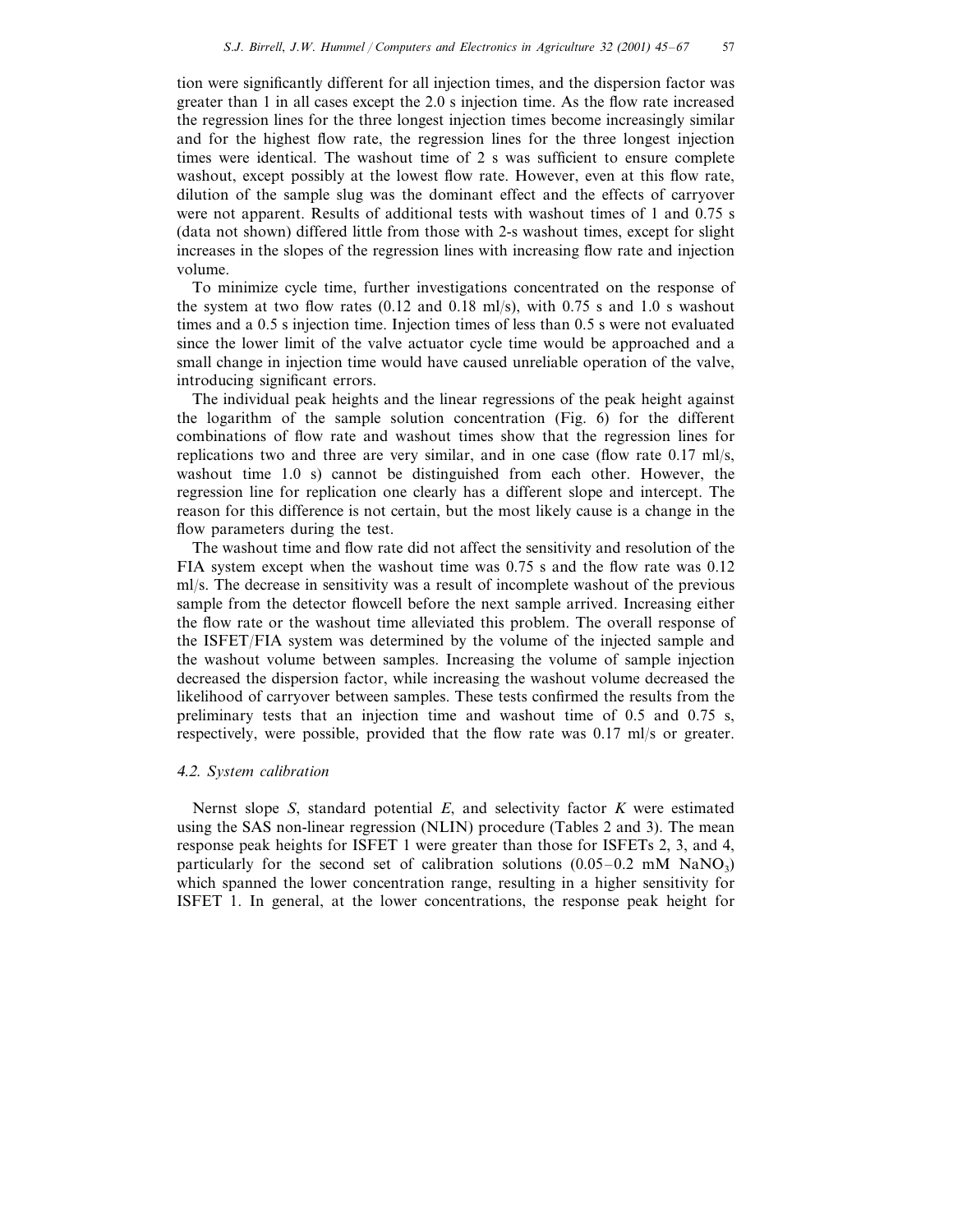

Fig. 6. Signal peak height vs. concentration of nitrate for two flowrates ( 0.12, and 0.17 ml/s) and washout times ( 0.75 and 1.0 s) with 0.5 <sup>s</sup> injection time.

 $\sqrt{8}$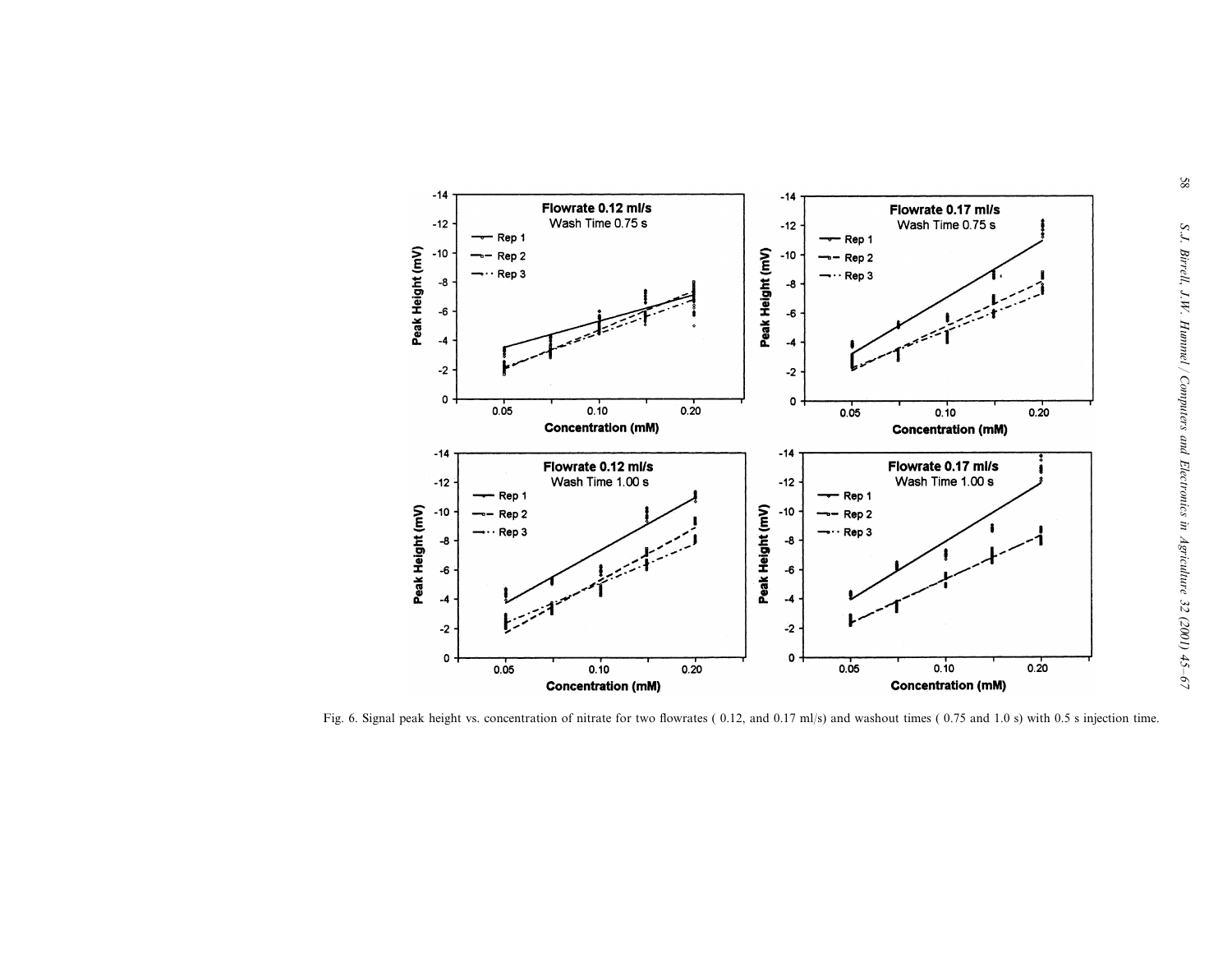Table 2

| Estimate of Nernst slope, standard potential, and selectivity factors with a FIA washout time of 0.75 |  |  |  |  |  |  |  |
|-------------------------------------------------------------------------------------------------------|--|--|--|--|--|--|--|
|                                                                                                       |  |  |  |  |  |  |  |

|               | Estimate of Nernst parameters      |                          |                  |                         |                    |  |  |  |
|---------------|------------------------------------|--------------------------|------------------|-------------------------|--------------------|--|--|--|
|               |                                    | Nernst slope (mV/decade) |                  | Standard potential (mV) | Selectivity factor |  |  |  |
|               | All <sup>a</sup>                   | Nitrates <sup>b</sup>    | All <sup>a</sup> | Nitrates <sup>b</sup>   | All <sup>a</sup>   |  |  |  |
|               | Concentration range $0.05-0.20$ mM |                          |                  |                         |                    |  |  |  |
| <b>ISFET1</b> | $-22.8$                            | $-22.5$                  | $-104$           | $-103$                  | $0.027*$           |  |  |  |
| ISFBT2        | $-12.0$                            | $-12.3$                  | $-54$            | $-56$                   | 0.004              |  |  |  |
| ISFBT3        | $-12.6$                            | $-12.8$                  | $-58$            | $-58$                   | 0.004              |  |  |  |
| ISFBT4        | $-14.9$                            | $-14.2$                  | $-66$            | $-64$                   | $0.038*$           |  |  |  |
|               | Concentration range $0.07-0.20$ mM |                          |                  |                         |                    |  |  |  |
| <b>ISFET1</b> | $-24.4$                            | $-25.0$                  | $-111$           | $-113$                  | $0.031*$           |  |  |  |
| ISFET2        | $-11.6$                            | $-13.2$                  | $-52$            | $-59$                   | 0.000              |  |  |  |
| ISFET3        | $-11.8$                            | $-13.1$                  | $-54$            | $-59$                   | 0.000              |  |  |  |
| ISFET4        | $-17.5$                            | $-15.8$                  | $-77$            | $-70$                   | 0.003              |  |  |  |
|               | Concentration range $0.07-1.00$ mM |                          |                  |                         |                    |  |  |  |
| <b>ISFET1</b> | $-26.6$                            | $-27.1$                  | $-119$           | $-121$                  | $0.035*$           |  |  |  |
| ISFET2        | $-23.9$                            | $-25.8$                  | $-101$           | $-109$                  | 0.032              |  |  |  |
| ISFET3        | $-24.1$                            | $-26.0$                  | $-102$           | $-111$                  | $0.035*$           |  |  |  |
| ISFET4        | $-21.3$                            | $-21.9$                  | $-92$            | $-94$                   | 0.017              |  |  |  |
|               | Concentration range $0.07-10.0$ mM |                          |                  |                         |                    |  |  |  |
| <b>ISFET1</b> | $-25.2$                            | $-25.2$                  | $-114$           | $-114$                  | $0.025*$           |  |  |  |
| ISFET2        | $-26.6$                            | $-26.8$                  | $-112$           | $-113$                  | $0.050*$           |  |  |  |
| ISFET3        | $-25.1$                            | $-25.2$                  | $-106$           | $-108$                  | $0.042*$           |  |  |  |
| ISFET4        | $-20.7$                            | $-20.7$                  | $-89$            | $-90$                   | 0.011              |  |  |  |

<sup>a</sup> Estimation of Nernst parameters with all chloride/nitrate solutions included.

<sup>b</sup> Estimation of Nernst parameters with all solutions containing chlorides excluded.

\* Selectivity factors are significantly different from zero at the 5% level.

ISFET 1 was approximately 30% higher than the corresponding peak heights for the other ISFETs. At the lowest concentrations, all of the ISFETs began to display a nonlinear response. However, the linear detection limit for ISFET 1 was much lower than for the other three ISFETs.

The estimated regression slopes for ISFET 1 (Table 2) were relatively constant  $(-22.8, -24.4, -26.6,$  and  $-25.2$  mV/decade for the concentration ranges 0.05–0.2, 0.07–0.2, 0.07–1.0, and 0.07–10.0 mM NaNO<sub>3</sub>, respectively, with data from all of the chloride solutions included and while using a 0.75 s washout time). Due to the gain of the ISFET amplifier (0.69), an estimated Nernst slope of  $-40$ mV/decade would reflect the ideal theoretical Nernst response. The estimated Nernst slopes for ISFETs 2, 3, and 4 all showed a dramatic increase as higher nitrate concentrations were included in the calculations (Table 2). The greater differences in the regression slope for ISFETs 2, 3 and 4 as compared to the regression slope for ISFET 1 as the range of solution concentration increased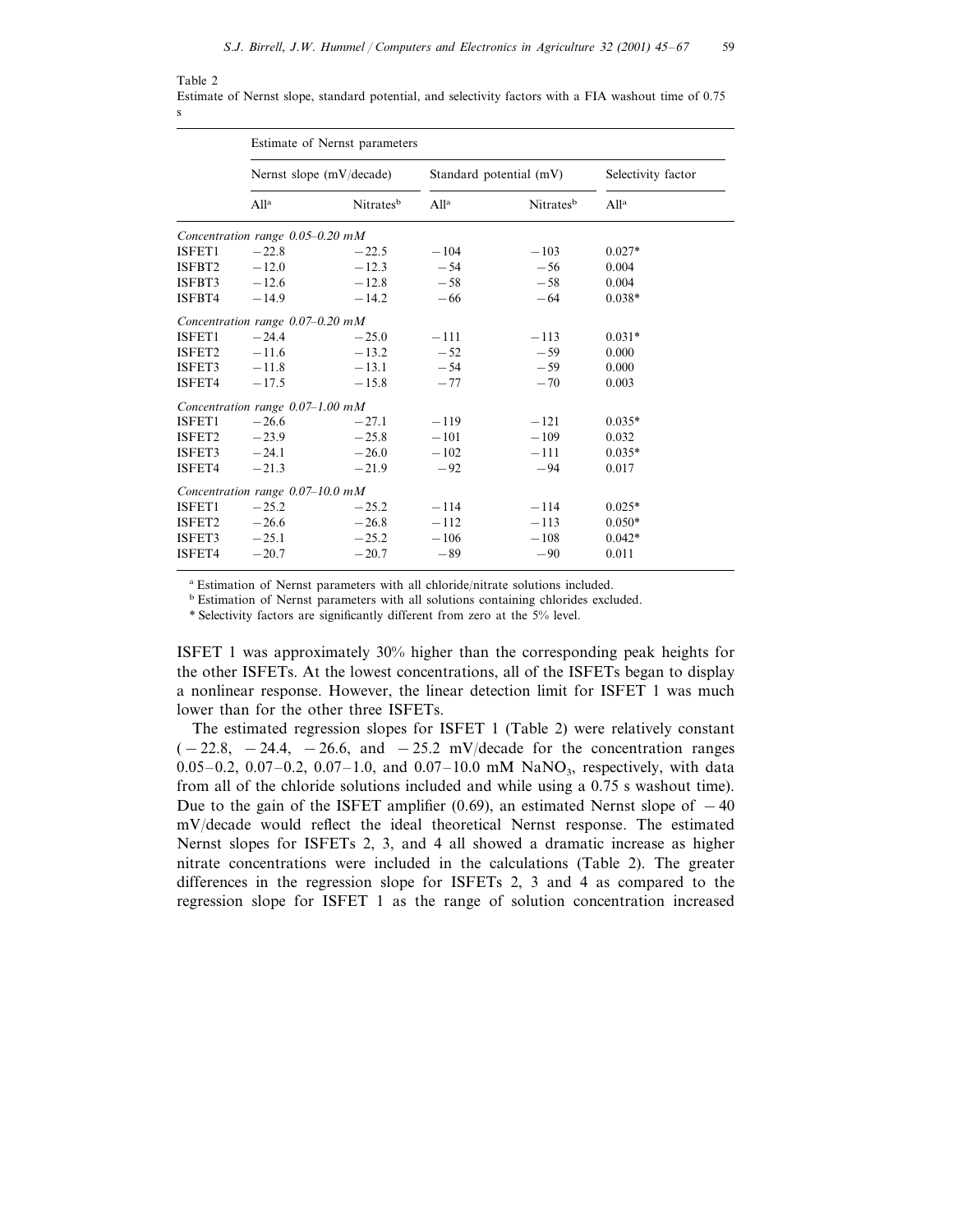reflects the decreased linear response range of these ISFETs. The effect of the concentration range on the calculated regression slope showed similar trends for the 2.5 s washout time (Table 3). The difference in the linear detection limit among the ISFETs was most likely due to differences in adhesion of membranes on each sensor.

The calculated selectivity factors, *K*, were in the range 0.01–0.04, 0.00–0.05,  $0.00-0.04$ , and  $0.00-0.04$  for ISFETs 1, 2, 3, and 4, respectively (Tables 2 and 3). However, the asymptotic confidence interval ( $\alpha = 0.05$ ) for ISFETs 2, 3, and 4 included zero, in most cases, and the null hypothesis  $(K=0)$  could not be rejected. ISFET 1, with a 0.75 s washout time (Table 2), was the only time that chloride interference was generally significant at the 5% level.

The inclusion of the calibration solutions with chloride ions present did not significantly affect the estimation of the slope and standard potential, except for one case for ISFET 2 with a 2.5 s washout time ( $\alpha = 0.05$ ) (Table 3). The maximum concentration included in the calibration range was highly significant in all cases

| DК |
|----|
|----|

Estimate of Nernst slope, standard potential, and selectivity factors with a FIA washout time of 2.5 s

|                                           | Estimate of Nernst parameters      |                  |                       |                         |                    |  |  |  |  |
|-------------------------------------------|------------------------------------|------------------|-----------------------|-------------------------|--------------------|--|--|--|--|
|                                           | Nernst slope $(mV/decade)$         |                  |                       | Standard potential (mV) | Selectivity factor |  |  |  |  |
| Nitrates <sup>b</sup><br>All <sup>a</sup> |                                    | All <sup>a</sup> | Nitrates <sup>b</sup> | All <sup>a</sup>        |                    |  |  |  |  |
|                                           | Concentration range 0.05-0.20 mM   |                  |                       |                         |                    |  |  |  |  |
| ISFET1                                    | $-26.6$                            | $-26.5$          | $-122$                | $-121$                  | 0.012              |  |  |  |  |
| ISFET2                                    | $-14.1$                            | $-17.1$          | $-65$                 | $-78$                   | 0.000              |  |  |  |  |
| ISFET3                                    | $-13.3$                            | $-18.7$          | $-59$                 | $-84$                   | 0.000              |  |  |  |  |
| ISFET4                                    | $-18.2$                            | $-18.8$          | $-82$                 | $-84$                   | 0.012              |  |  |  |  |
|                                           | Concentration range $0.07-0.20$ mM |                  |                       |                         |                    |  |  |  |  |
| ISFET1                                    | $-28.7$                            | $-29.0$          | $-130$                | $-130$                  | 0.012              |  |  |  |  |
| ISFET2                                    | $-14.5$                            | $-18.6$          | $-66$                 | $-83$                   | 0.000              |  |  |  |  |
| ISFET3                                    | $-13.4$                            | $-20.7$          | $-59$                 | $-92$                   | 0.000              |  |  |  |  |
| ISFET4                                    | $-20.3$                            | $-21.6$          | $-90$                 | $-95$                   | 0.007              |  |  |  |  |
|                                           | Concentration range $0.07-1.00$ mM |                  |                       |                         |                    |  |  |  |  |
| ISFET1                                    | $-33.1$                            | $-33.7$          | $-147$                | $-150$                  | $0.020*$           |  |  |  |  |
| ISFET2                                    | $-28.3$                            | $-29.8$          | $-121$                | $-128$                  | 0.025              |  |  |  |  |
| ISFET3                                    | $-30.6$                            | $-32.1$          | $-131$                | $-137$                  | 0.003              |  |  |  |  |
| <b>ISFET4</b>                             | $-27.7$                            | $-28.8$          | $-119$                | $-123$                  | 0.027              |  |  |  |  |
|                                           | Concentration range 0.07-10.0 mM   |                  |                       |                         |                    |  |  |  |  |
| ISFET1                                    | $-36.1$                            | $-36.2$          | $-158$                | $-159$                  | $0.037*$           |  |  |  |  |
| ISFET2                                    | $-34.5$                            | $-34.7$          | $-145$                | $-147$                  | $0.042*$           |  |  |  |  |
| ISFET3                                    | $-34.7$                            | $-35.0$          | $-147$                | $-148$                  | 0.028              |  |  |  |  |
| ISFET4                                    | $-30.4$                            | $-30.5$          | $-129$                | $-130$                  | 0.045              |  |  |  |  |

<sup>a</sup> Estimation of Nernst parameters with all chloride/nitrate solutions included.

<sup>b</sup> Estimation of Nernst parameters with all solutions containing chlorides excluded.

\* Selectivity factors are significantly different from zero at the 5% level.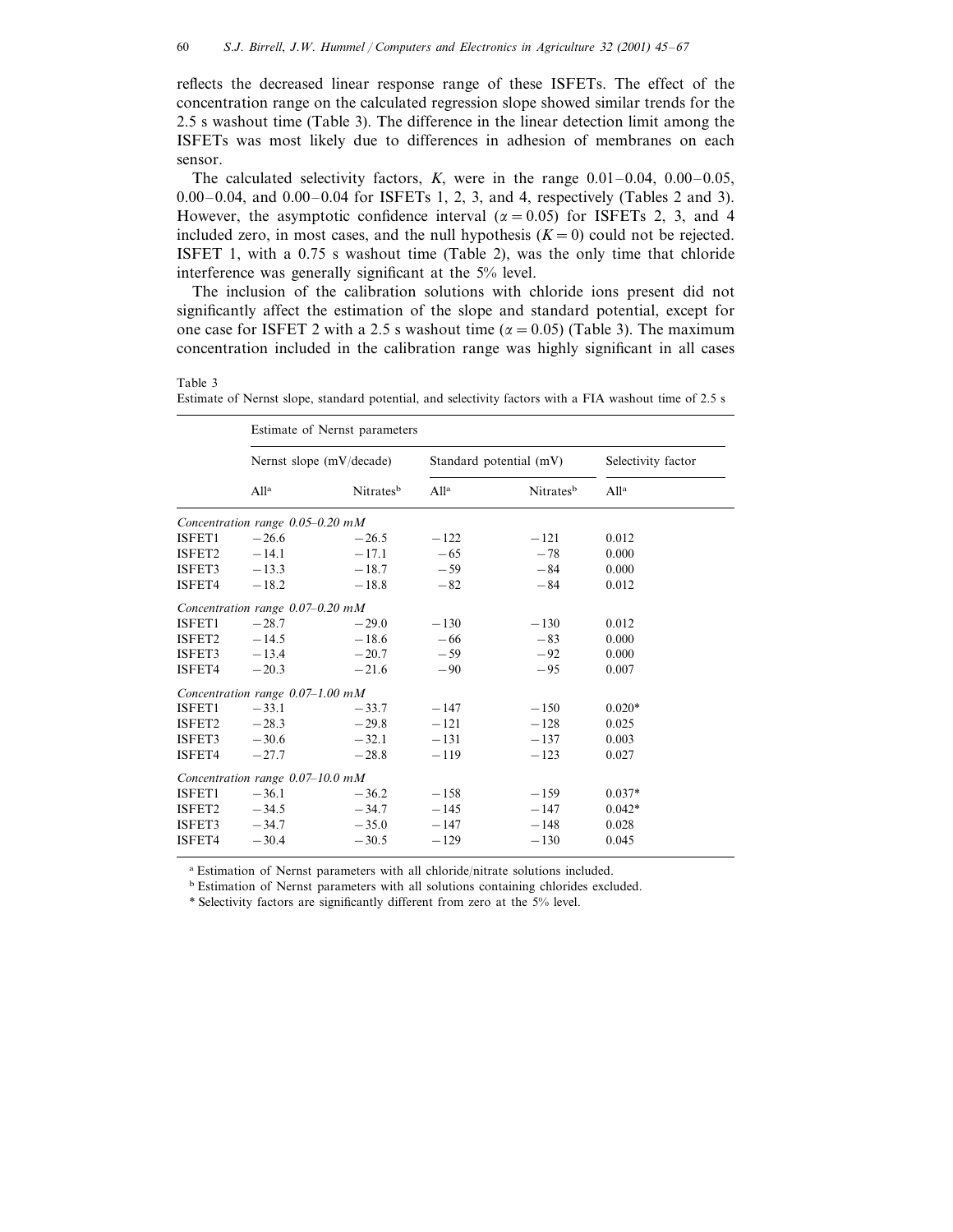$(\alpha=0.01)$  except for ISFET 1 with a 0.75 s washout time (Table 2), while the minimum concentration was not significant except for ISFET 1 with a 2.5 s washout time ( $\alpha$  = 0.05) (Table 3). The nonlinear response of ISFETs 2, 3, and 4 at the lower concentration range, and the correlation between the estimate of the slope and standard potential makes the selection of the optimum range of calibration concentrations critical. If all solutions are included, the estimation of the slope is mathematically robust; however, the response at lower concentrations will be overestimated, which would result in underestimating the predicted concentration. However, if the higher concentration solutions are excluded, the correlation between the estimation of the slope and standard potential makes the calibration sensitive to the mathematical methods used and to any outliers that may occur.

Multi-component analysis, as described by Otto and Thomas (1986), and a factorial design method described by Virtanen (1980), could not be successfully applied to these data. The use of four sensors, all optimized for nitrate, resulted in four co-linear equations, rather than four independent equations. This result is not surprising, but does offer some reassurance as to the veracity of the ISFET response to the nitrate ion.

## <sup>4</sup>.3. *Analysis of manual soil extractions*

The multi-sensor ISFET/FIA system was calibrated before the analysis of manually extracted samples using standard solutions. The plots of predicted concentration versus actual concentration show obvious differences in the response between the first replication and last two replications with a 0.75 s washout time (Fig. 7). This response difference among replications could be a result of changes of the ISFET membrane and junction potential. However, the more likely cause was a change in FIA parameters such as flow rate or the injection valve operation. The difference in sensor response between replications was not obvious for the 2.5 s washout time (Fig. 7), which suggests that the injection valve was the probable cause.

The successful prediction of manual soil extractions depended largely on the correct estimation of the sensitivity response of the ISFET using the calibration solutions. The ISFET-predicted concentrations of manually extracted soil solutions were compared to the actual soil concentrations determined using the cadmium reduction method (Lachat analyser) on the identical solutions (Fig. 7). The slope of the regression line of predicted versus actual concentration was approximately one  $(r^2 > 0.9)$  for all four ISFETs (Birrell, 1995) provided the ISFETs were calibrated correctly before testing.

# <sup>4</sup>.4. *Soil analysis using automated soil extractions*

The response peak heights for the data collected from the automatically extracted soil solutions were highly variable (Fig. 8). The recording of data began before the soil metering device was started. At this time the 'samples' being analysed were the pure extraction solutions and the peak heights would be zero. After the metering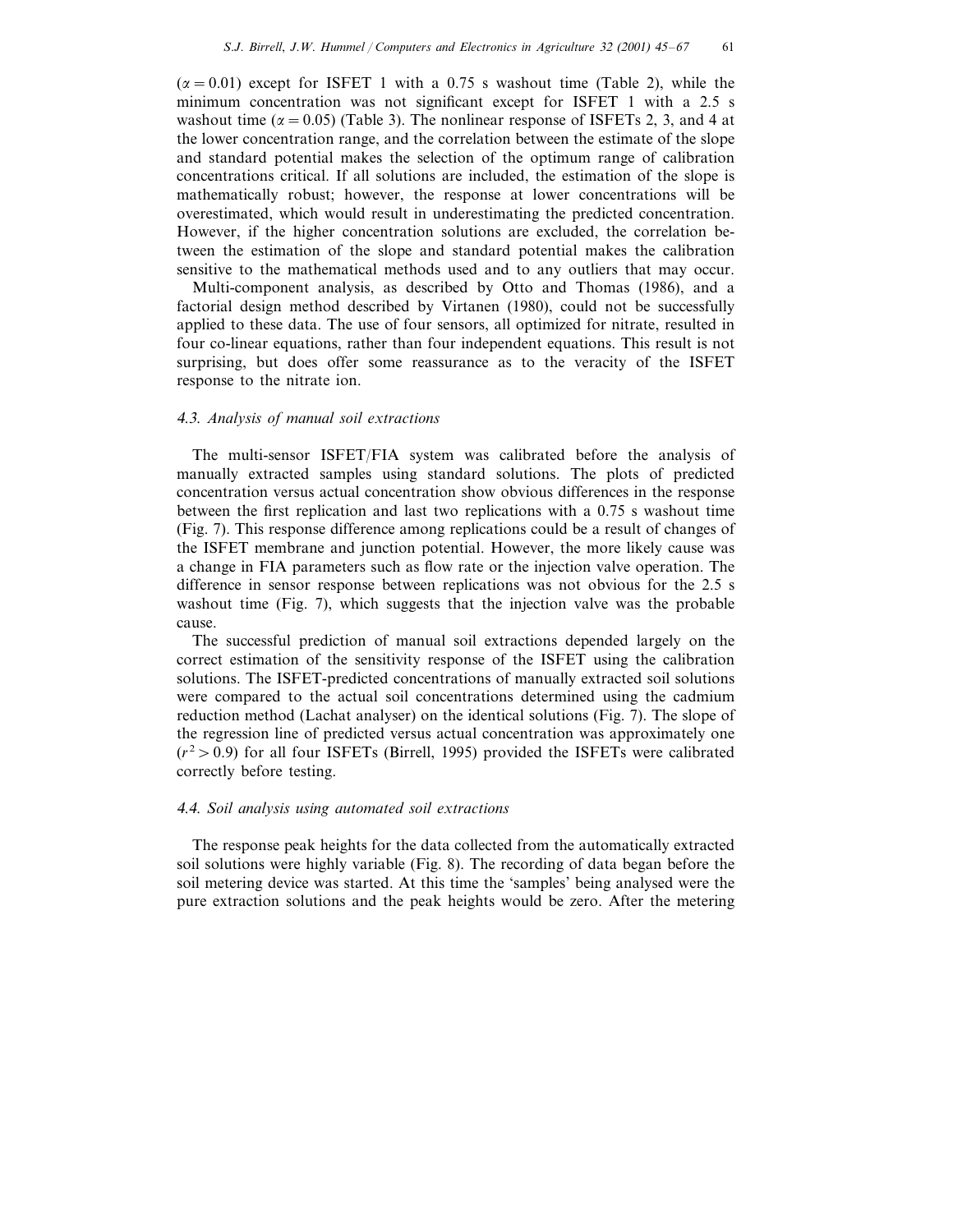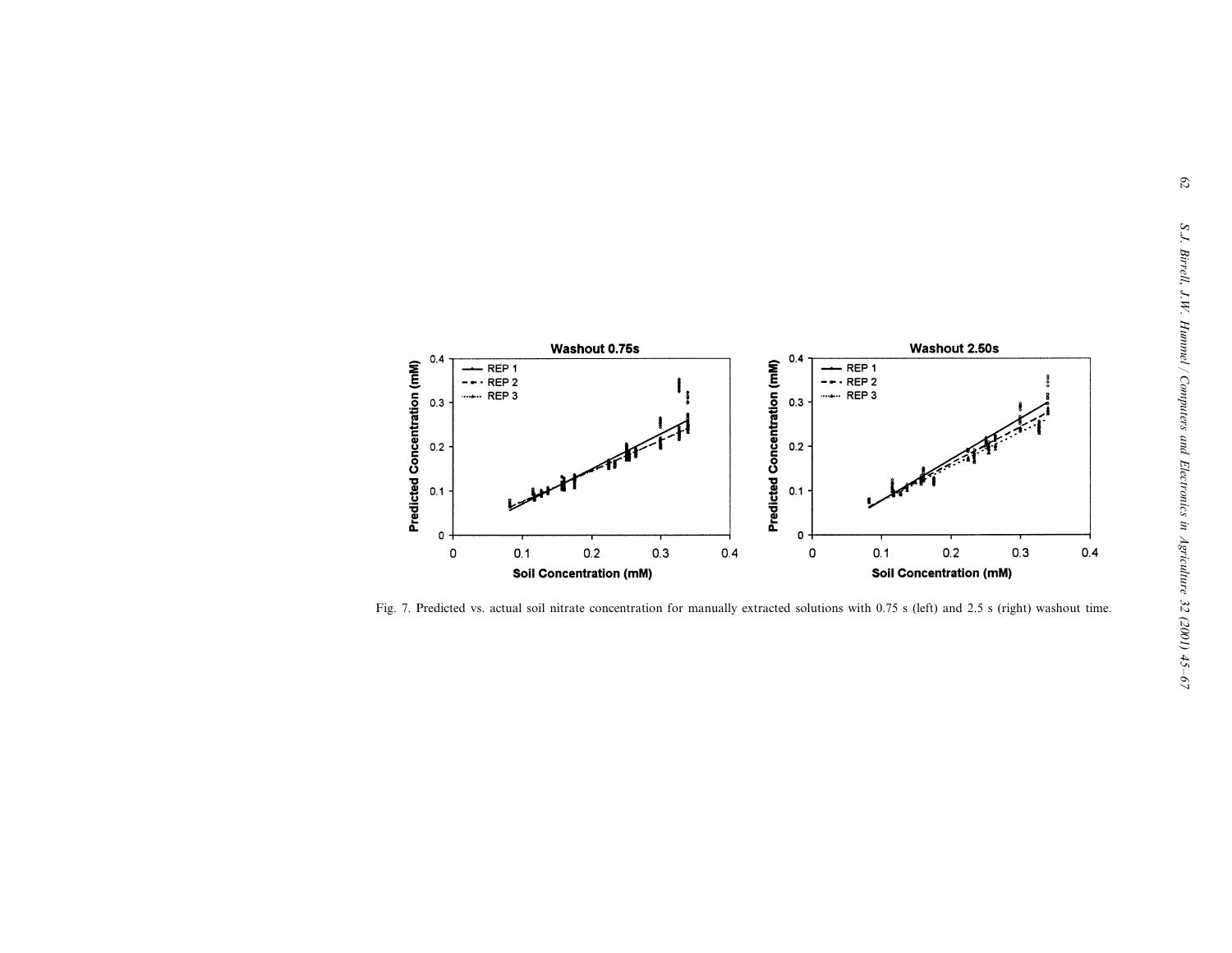

Fig. 8. ISFET response to (a) injection of manually extracted soil solution, and (b) injection of soil solution from the automated soil extraction system.

device was started, the first few injected samples consisting of a mixture of soil extract and the pure extractant solution were analysed. If the automated extraction proceeded successfully, with time, the peaks increased in magnitude as the sample being analysed increasingly consisted of the soil extract only (Fig. 8b). At the end of the data stream for each sample, when the automated soil extraction system began to clog or run out of soil, the response peaks became very erratic. The data were visually inspected, and response peaks at the beginning of the test that resulted from mixed samples and those at the end of the test during the erratic period were discarded. While this method relied on subjective judgment as to when the system was operating correctly, an effort was made to minimize any subjective bias in the acceptance or rejection of response peaks.

The ISFET-predicted concentrations of automatically extracted soil solutions were compared to corresponding manually extracted soil solution concentrations from the same soils (Fig. 9). The slope of the regression line for predicted versus actual concentrations was considerably less than one for all ISFETs (Birrell, 1995). Although the regression slopes were far from ideal, the predicted concentrations were grouped around their respective regression lines. However, the predicted concentration showed much greater variability for the automated analysis than those for the manual extractions.

The automated soil extraction system was unreliable, and at times the sample flow from the automated extraction collection chamber was intermittent, and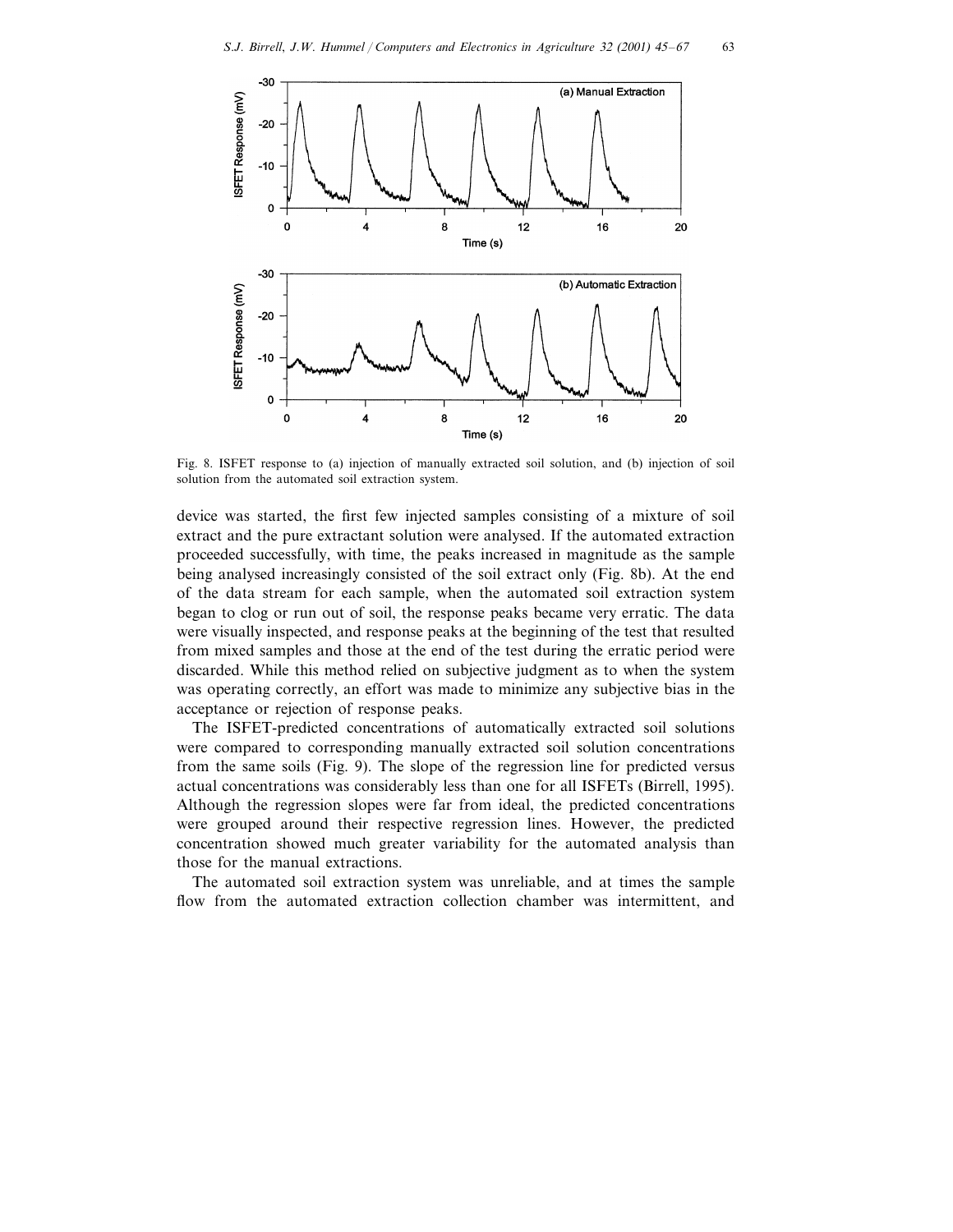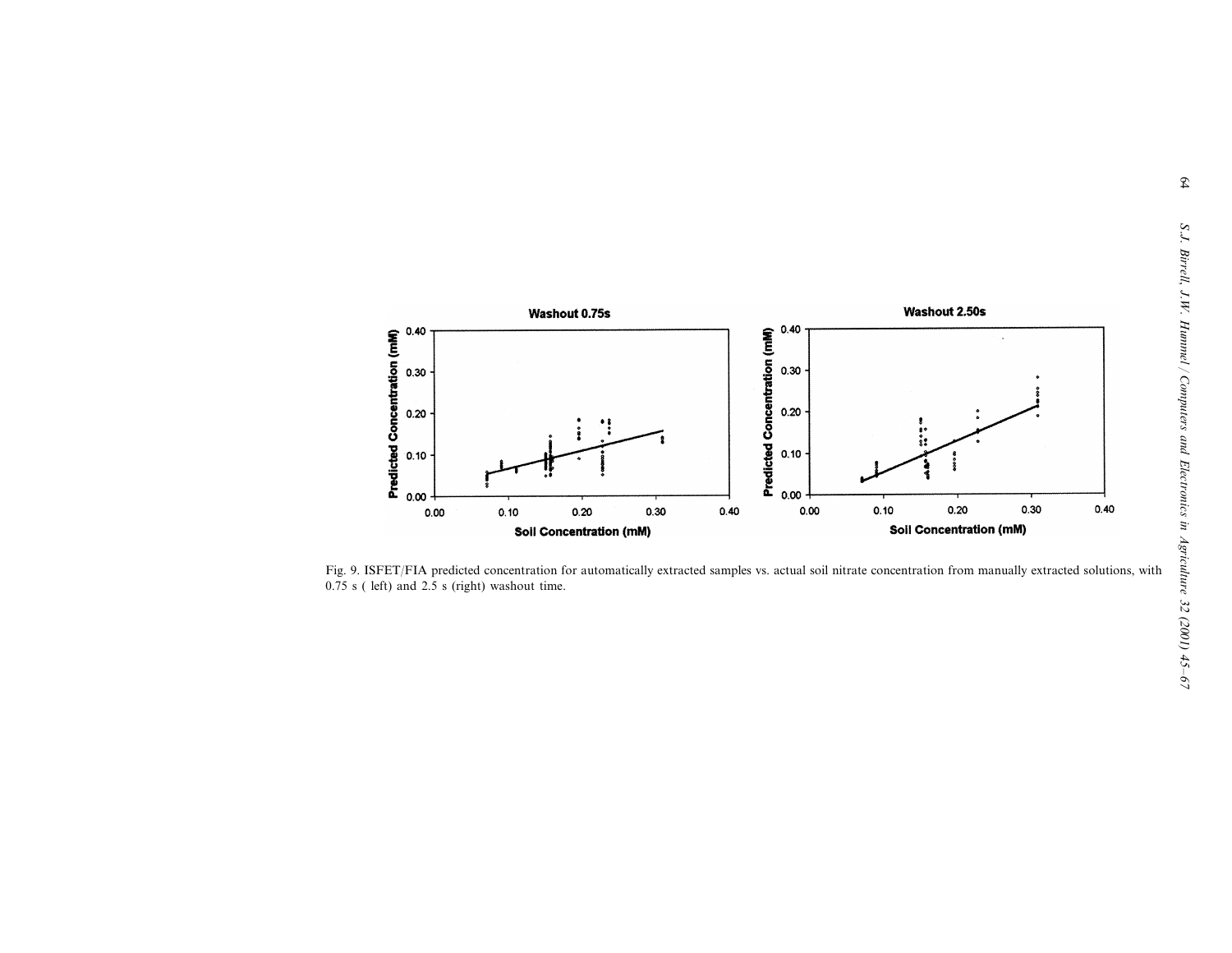clogging of the filter reduced the flow rate through the peristaltic pump. The gross underestimation of nitrate levels could be a result of incomplete extraction of the nitrate from the soil and inconsistent flow of the sample stream. The two most likely reasons for the poor recovery using the automated procedure were the variation in the volume of soil metered out for each cycle and the change in sample flow to the injection valve which translates into a decrease in the volume of the sample injected. Although the automated extraction system was not successful at predicting soil nitrate levels, the results showed some promise and warrant further development.

## **5. Conclusions**

The multi-ISFET sensor that was developed and tested for sensing soil nitrate must be operated in the non-linear response range of ion selective membranes. Consequently, the selection of the range of calibration solution concentrations is critical. When appropriate calibration solutions were used, the sensor successfully measured soil nitrate levels in manually extracted soil solutions  $(r^2 > 0.9)$ . The multi-ISFET/FIA system can accurately measure soil solution nitrate levels in real time (ca. 1.25 s). The automated soil solution extraction system, however, was not particularly successful, and considerable additional design and development input will be needed before a real-time continuously-operational sensor can be commercialized. Recent advances in microelectromechanical systems (MEMS) have shown that mechanical devices as well as electronics can be incorporated through microfabrication to produce fully integrated microsystems. This technology can result in batch fabrication of a sensor having all electronic and mechanical components on a single silicon chip, with a great potential for cost reduction, faster response times, and even lower sample volumes than were required by the multi-ISFET/FIA system reported here.

## **References**

- Alegret, S., Alonso, J., Bartroli, J., Paulis, J.M., 1984. Flow-through tubular PVC matrix membrane electrode without inner reference solution for flow injection analysis. Anal. Chim. Acta 164, 147–152.
- Alegret, S., Alonso, J., Bartroli, J., Martinez-Fabregas, E., 1989. Flow injection system for on-line potentiometric monitoring of ammonia in freshwater streams. Analyst 114, 1443–1447.
- Anderson, L., 1979. Simultaneous spectrophotometric determination of nitrite and nitrate by flow injection analysis. Anal. Chim. Acta 110, 123–128.
- Bergveld, P., 1970. Development of an ion-sensitive solid state device for neurophysiological measurements. IEEE Trans. Biomed. Eng. 17 (1), 70–71.
- Bergveld, P., 1972. Development, operation and application of the ion-sensitive field-effect transistor as a tool for electro physiology. IEEE Trans. Biomed. Eng. 19 (5), 342–351.
- Bergveld, P., 1991. Future application of ISFETs. Sens. Actuators B 4, 125–133.
- Birrell, S.J., 1995. Multi ISFET sensor system for soil analysis. Dissertation, University of Illinois at Urbana-Champaign, Urbana, IL, USA.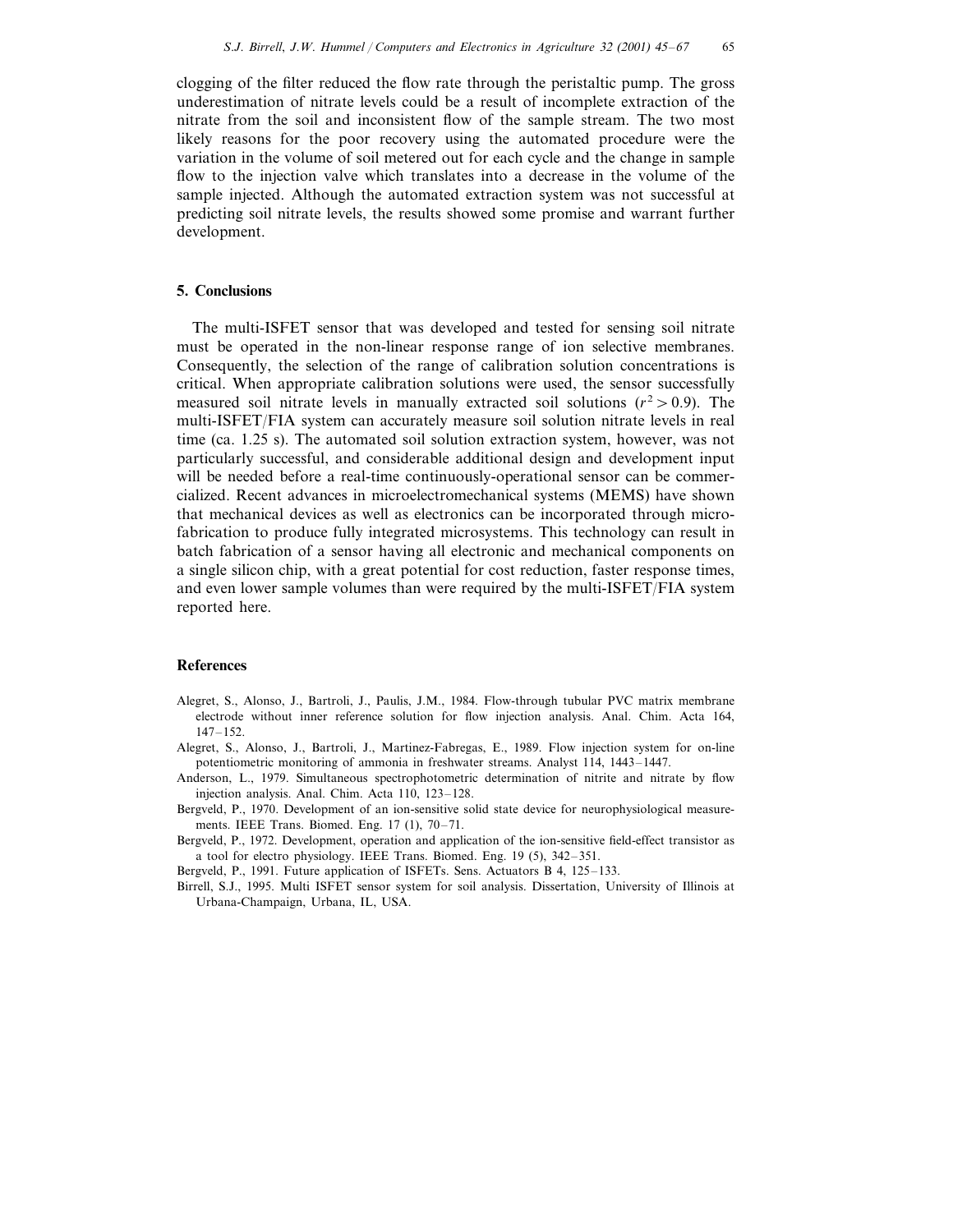- Birrell, S.J., Hummel, J.W., 2000. Membrane selection and ISFET configuration evaluation for soil nitrate sensing. Trans ASAE 43 (2), 197–206.
- Blackmer, A.M., Pottker, D., Cerrato, M.E., Webb, J., 1989. Correlations between soil nitrate concentrations in late spring and corn yields in Iowa. J. Prod. Agric. 2, 103–109.
- Brown, R.B., Huber, R.J., Petelenz, D., Janata, J., 1985. An integrated multiple-sensor chemical transducer. Proc. Int. Conf. Solid-State Sens. Actuators Transducers '85 9, 125–127.
- Cardwell, T.J., Cattrall, R.W., Hauser, P.C., 1988. A multi ion sensor cell and data-acquisition system for flow injection analysis. Anal. Chim. Acta 214, 359–366.
- Cattrall, R.W., Hamilton, I.C., 1984. Coated-wire ion-selective electrodes. Ion-Sel. Electrode Rev. 6, 125–172.
- Chandler, G.K., Dodgson, J.R., Eddowes, M.J., 1990. An ISFET-based flow injection analysis system for determination of urea: experiment and theory. Sens. Actuators B 1, 433–437.
- Covington, A.K., Whalley, P.D., 1986. Simultaneous evaluation of electro active membranes on a four function ISFET by a constant dilution method. Anal. Chim. Acta 184, 281–286.
- Eisenman, G., 1967. Glass Electrodes for Hydrogen and Other Cations. Principles and Practice. Marcel Dekker, New York.
- Fung, C.D., Fu, C.W., 1985. The design of on-chip temperature-compensated interface circuits for ISFETs. Proc. Int. Conf. Solid-State Sens. Actuators Transducers '85 9, 53–55.
- Haemmerli, A., Janata, J., Brown, H.M., 1982. A flow injection system for measurement of chemical response time of micro electrodes. Anal. Chim. Acta 144, 115–121.
- Hansen, E.H., Ghose, A.K., Ruzicka, J., 1977a. Flow injection analysis of environmental samples for nitrate using an ion-selective electrode. Analyst 102, 705–713.
- Hansen, E.H., Krug, F.J., Ghose, A.K., Ruzicka, J., 1977b. Rapid determination of nitrogen, phosphorus and potassium in fertilizers by flow injection analysis. Analyst 102, 714–722.
- Janata, J., Huber, R.J., 1979. Ion-sensitive field effect transistors. Ion-Sel. Electrode Rev. 1, 31–79.
- Janata, J., Moss, S.D., 1976. Chemically sensitive field-effect transistors. Biomed. Eng. 11 (7), 241–245.
- Lauks, I, van der Spiegel, J., Sansen, W., Steyaert, M., 1985. Multi species integrated electrochemical sensor with on-chip CMOS circuitry. Proc. Int. Conf. Solid-State Sens. Actuators Transducers '85 9, 122–124.
- Matsuo, T., Wise, K.D., 1974. An integrated field effect electrode for biopotential recording. IEEE Trans. Biomed. Eng. 21 (6), 485–487.
- McBride, P.T., Janata, J., Comte, P.A., Moss, S.D., Johnson, C.C., 1978. Ion-selective field effect transistors with polymeric membranes. Anal. Chim. Acta 101, 239–245.
- Miyahara, Y., Simon, W., 1991. Comparative studies between ion-selective field effect transistors and ion-selective electrodes with polymeric membranes. Electroanalysis 3, 287–292.
- Moss, S.D., Janata, J., Johnson, C.C., 1975. Potassium ion-sensitive field effect transistors. Anal. Chem. 47 (13), 2238–2243.
- Moss, S.D, Johnson, C.C., Janata, J., 1978. Hydrogen, calcium, and potassium ion-sensitive field effect transistors: a preliminary report. IEEE Trans. Biomed. Eng. 25 (1), 49–53.
- Nikolskii, B.P., 1937. Theory of the glass electrode. Zh. Fis. Khim. 10, 495–507.
- Oesch, U., Caras, S., Janata, J., 1981. Field effect transistors sensitive to sodium and ammonium ions. Anal. Chem. 53 (13), 1983–1986.
- Otto, M., Thomas, J.D.R., 1986. Chemometrics in ion-selective electrode potentiometry. Ion- Sel. Electrode Rev. 8 (1), 55–84.
- Ramsing, A.U., Janata, J., Ruzicka, J., Levy, M., 1980. Miniaturization in analytical chemistry-a combination of flow injection analysis and ion-sensitive field effect transistors for determination of pH, and potassium and calcium ions. Anal. Chim. Acta 118, 45–52.
- Reis, B.F., Bergamin, H., Zagatto, E.A.G., Krug, F.J., 1979. Merging zones in flow injection analysis. Part 3. Spectrophotometric determination of aluminum in plant and soil materials with sequential addition of pulsed reagents. Anal. Chim. Acta 107, 309–317.
- Ruzicka, J., Hansen, E.H., 1975. Flow injection analysis. Part I. A new concept of fast continuous flow analysis. Anal. Chim. Acta 78, 145–157.
- Ruzicka, J., Hansen, E.H., 1978. Flow injection analysis. Part X. Theory, techniques and trends. Anal. Chim. Acta 99, 37–76.